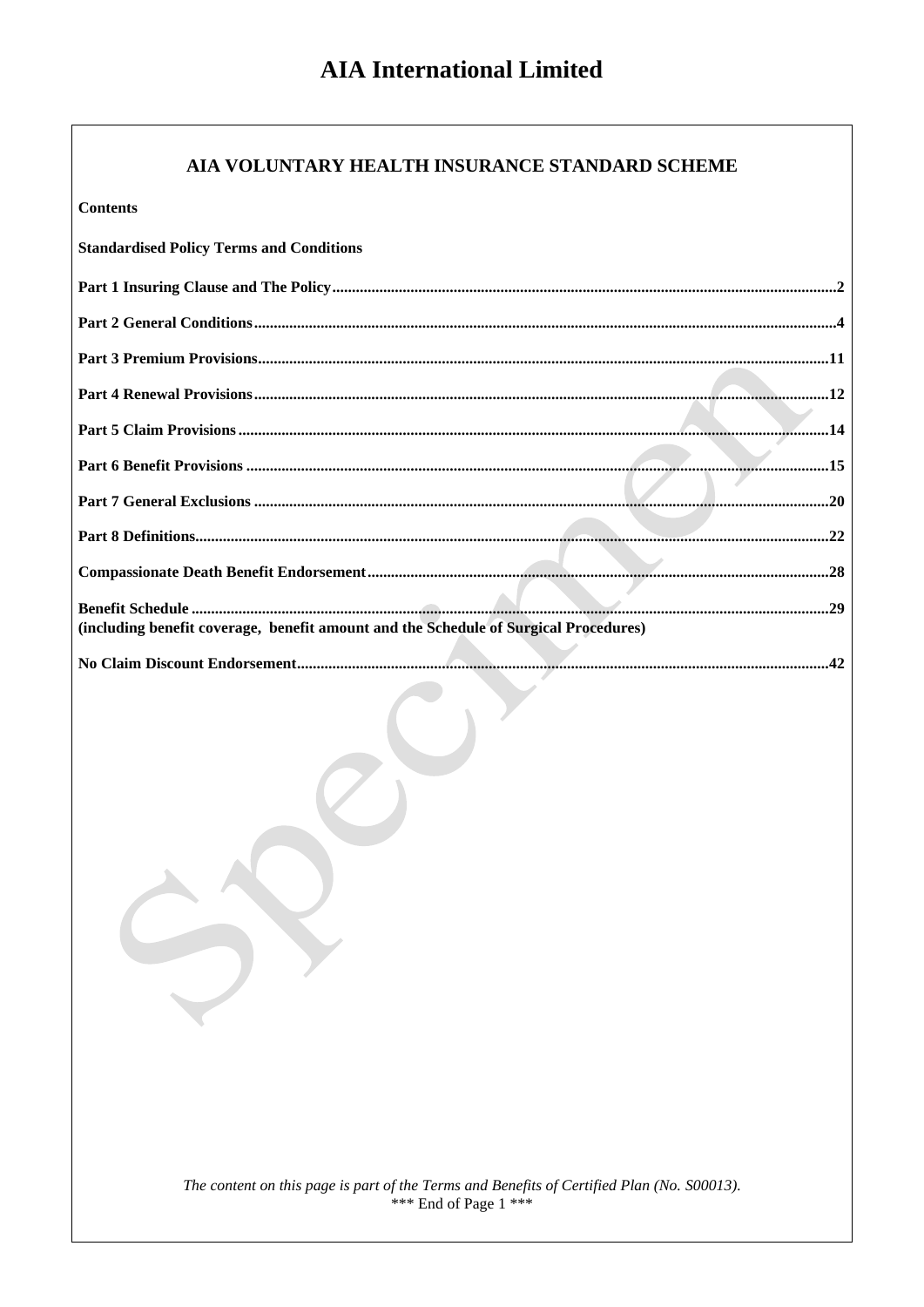# **TERMS AND CONDITIONS**

#### <span id="page-1-0"></span>**Part 1 Insuring Clause and The Policy**

#### **Insuring Clause**

These Terms and Conditions together with the Benefit Schedule (including the Schedule of Surgical Procedures) and any related Supplement(s) as certified by the Government (hereafter "Terms and Benefits") apply to the following Certified Plan under the Voluntary Health Insurance Scheme (hereafter "VHIS") offered by the Company –

Type of the Certified Plan – Standard Plan Name of the Certified Plan – AIA Voluntary Health Insurance Standard Scheme

During the period of time these Terms and Benefits are in force, if the Insured Person suffers from a Disability, the Company shall pay the Eligible Expenses accordingly.

All benefits payable to the Policy Holder shall be on a reimbursement basis of the actual amounts of Eligible Expenses incurred and are subject to the maximum limits and cost-sharing arrangement (if any) as stated in these Terms and Benefits and the Policy Schedule.

#### **The Policy**

The Policy Holder and the Company agree that –

- 1. No alteration to these Terms and Benefits shall be valid unless it is made in accordance with these Terms and Conditions.
- 2. All statements made by or for the Insured Person in the Application shall be treated as representations and not warranties.
- 3. All information provided and all statements made by or for the Insured Person as required under this Policy and the Application shall be provided to the best of his knowledge and in his utmost good faith.
- 4. These Terms and Benefits come into force on the Policy Effective Date as specified in the Policy Schedule on the condition that the Policy Holder has paid the first premium in full.
- 5. At the inception of these Terms and Benefits and at each Renewal, in the event of any inconsistency between
	- (a) the terms and benefits of this Policy; and
	- (b) the Standard Plan Terms and Benefits of such version as may be determined by the Government and is referred to in Sections 1 (a) to (c) of Part 4,

then –

- (i) so far as the scope of Standard Plan Terms and Benefits is concerned, the terms and benefits which are more favourable to the Policy Holder or the Insured Person shall prevail to the extent of such inconsistency; and
- (ii) so far as the scope of Standard Plan Terms and Benefits is concerned, the terms and benefits which impose additional restrictions or limitations to the Policy Holder or the Insured Person shall become ineffective.

*The content on this page is part of the Terms and Benefits of Certified Plan (No. S00013).* \*\*\* End of Page 2 \*\*\*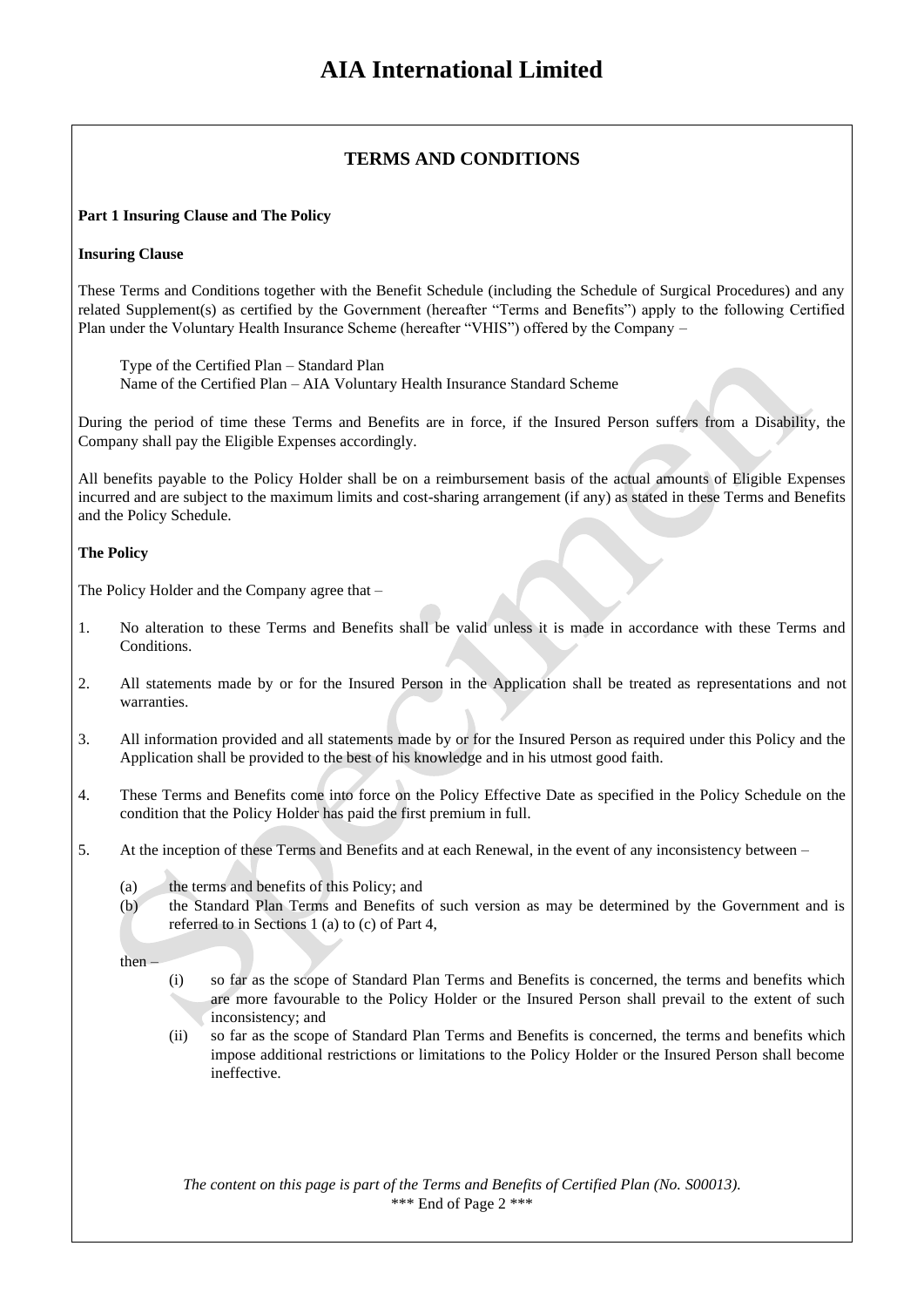Both (i) and (ii) shall not apply to the exceptions in Section 7 of this Part 1, Sections 1(b) and 5 of Part 6 and any other exception as may be approved by the Government from time to time.

If the relevant terms and benefits in the Standard Plan Terms and Benefits prevail, such terms and benefits shall be deemed to be incorporated into these terms and benefits of this Policy. For the avoidance of doubt, the rights, powers, benefits or entitlements of the Policy Holder or the Insured Person under the terms and benefits of this Policy shall not be less favourable than those under the Standard Plan Terms and Benefits (had it been issued to the Policy Holder in respect of the Insured Person), save for the exceptions in Section 7 of this Part 1, Sections 1(b) and 5 of Part 6 and any other exception as may be approved by the Government from time to time.

- 6. At the inception of these Terms and Benefits and at each Renewal, if this Policy covers any benefits that exceed the Standard Plan Terms and Benefits and the terms and benefits applicable to such benefits differ from the terms and benefits applicable to the Standard Plan Terms and Benefits, the difference shall not amount to an inconsistency contemplated under Section 5 of this Part 1.
- 7. At the time these Terms and Benefits are first issued, the Company may apply Case-based Exclusion(s) due to a Preexisting Condition or other factor that affects the insurability of the Insured Person notified to the Company in the Application.
- 8. The Company acknowledges that, as part of the underwriting process, it is the obligation of the Company to ask the Policy Holder and the Insured Person in the Application all requisite information for the Company to make the underwriting decision. If the Company requires the Policy Holder and/or the Insured Person to disclose any updates of or changes to such requisite information after the time of submission of Application and before the Policy Issuance Date or the Policy Effective Date (whichever is the earlier), the Company must make such a request prominently to the Policy Holder and the Insured Person (including without limitation in the application form), in which case the Policy Holder and/or the Insured Person shall have the obligation to inform the Company on such updates and changes. Each of the Policy Holder and the Insured Person shall have the obligation to respond to the questions, and to disclose such material facts as requested in the questions. The Company agrees that if any such questions are not included in the Application, the Company shall be deemed to have waived the disclosure obligation of the Policy Holder and the Insured Person in respect of the information that was not requested.
- 9. All questions and required information included in the Application must be sufficiently specific and unambiguous, and consistent with the rules and regulations of the VHIS, so as to allow the Policy Holder and the Insured Person (as the case may be) to understand the information being requested and to provide clear and unequivocal responses. In case of dispute, the burden of proving that the questions are sufficiently specific and unambiguous shall rest with the Company.
- 10. If the Policy Holder or the Insured Person fails to make the relevant disclosures under Section 8 or 9 of this Part 1, and such failure has materially affected the underwriting decision of the Company, the Company shall have the right as provided in Sections 13 and 14 of Part 2.

*The content on this page is part of the Terms and Benefits of Certified Plan (No. S00013).* \*\*\* End of Page 3 \*\*\*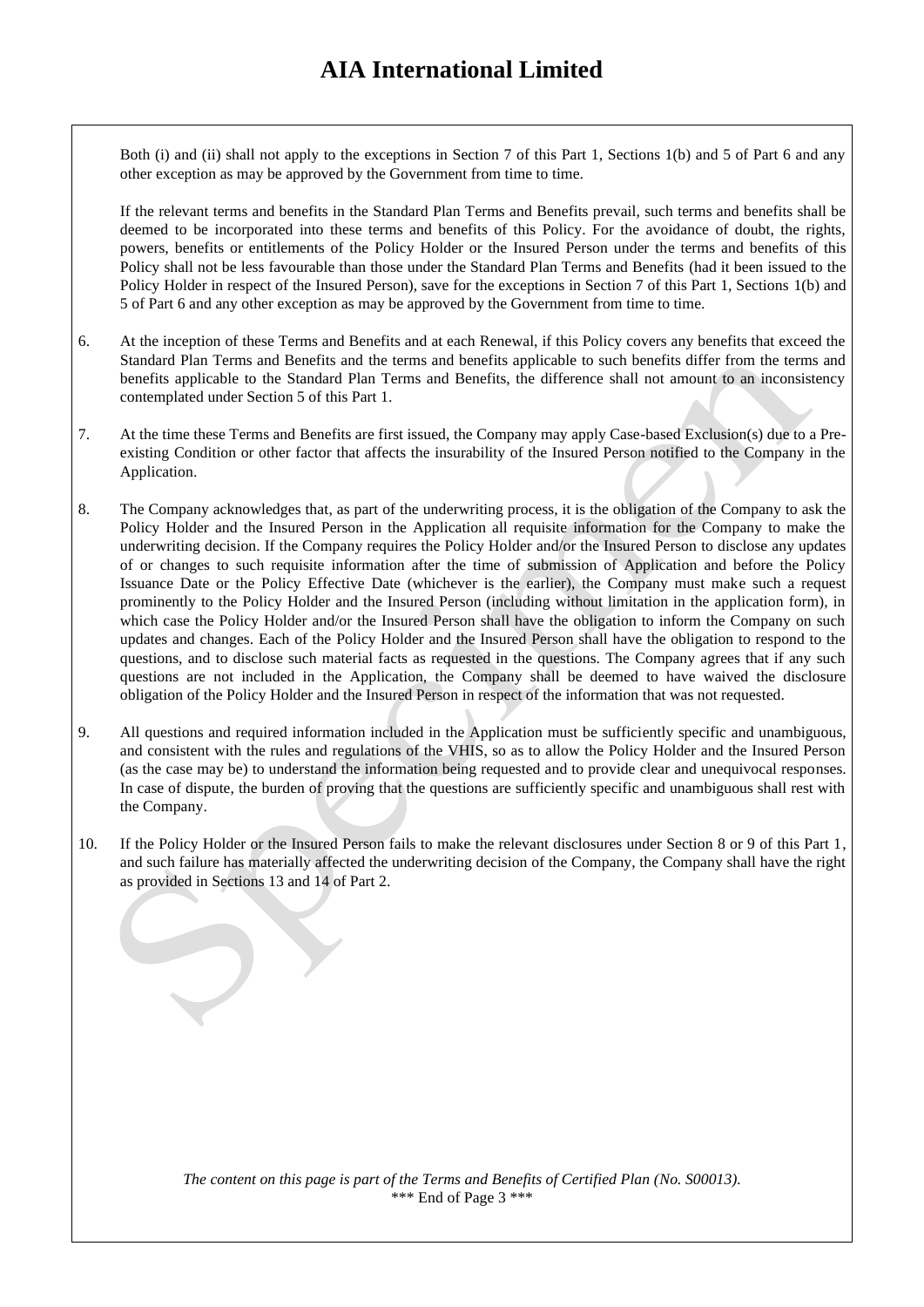### <span id="page-3-0"></span>**Part 2 General Conditions**

#### **1. Interpretation**

- (a) Throughout these Terms and Benefits, where the context so requires, words embodying the masculine gender shall include the feminine gender, and words indicating the singular case shall include the plural and vice-versa.
- (b) Headings are for convenience only and shall not affect the interpretation of these Terms and Benefits.
- (c) A time of day is a reference to the time in Hong Kong.
- (d) Unless otherwise defined, capitalised terms used in these Terms and Benefits shall have the meanings ascribed to them under Part 8.

These Terms and Benefits have been prepared in both English and Chinese. Both English and Chinese versions are official versions and neither one shall prevail over the other. Any inconsistency shall be interpreted in favour of the Policy Holder.

So far as the same benefit coverage is concerned, any inconsistency in terms and amounts of benefits within this Policy shall be interpreted in favour of the Policy Holder and any restrictions or limitations imposed on these Terms and Benefits shall become ineffective, save for the exceptions in Section 7 of this Part 1, Sections 1(b) and 5 of Part 6 and any other exception as may be approved by the Government from time to time.

#### **2. Cancellation within cooling-off period**

The Policy Holder may exercise the right of cancellation of these Terms and Benefits with full refund of paid premium during the cooling-off period. The cancellation right is subject to the following conditions –

- (a) The request to cancel must be signed by the Policy Holder and received directly by the Company within the cooling-off period. The cooling-off period is the period of twenty-one (21) days immediately following the day of the Delivery to the Policy Holder or the nominated representative of the Policy Holder, of –
	- (i) these Terms and Benefits and the Policy Schedule; or
	- (ii) the cooling-off notice;

whichever is the earlier. For the avoidance of doubt, the day of Delivery of these Terms and Benefits and the Policy Schedule or the cooling-off notice is not included for the calculation of the twenty-one (21) days period. However, if the last day of the twenty-one (21) days period is not a working day, the period shall include the next working day; and

(b) no refund can be made if a benefit payment has been made, is to be made or impending.

The above cancellation right shall not apply at Renewal.

To exercise this cancellation right, the Policy Holder must –

- (c) return the original of these Terms and Benefits and the Policy Schedule; and
- (d) attach a letter, signed by the Policy Holder, requesting cancellation or in other forms acceptable by the Company.

These Terms and Benefits shall then be cancelled and the premium paid shall be fully refunded. In such event, these Terms and Benefits shall be deemed to have been void from the Policy Effective Date and the Company shall not be liable to pay any benefit.

# **3. Cancellation**

After the cooling-off period, the Policy Holder can request cancellation of these Terms and Benefits by giving thirty (30) days prior written notice to the Company, provided that there has been no benefit payment under these Terms and Benefits during the relevant Policy Year.

The cancellation right under this Section shall also apply after these Terms and Benefits have been Renewed upon expiry of its first (or subsequent) Policy Year.

*The content on this page is part of the Terms and Benefits of Certified Plan (No. S00013).* \*\*\* End of Page 4 \*\*\*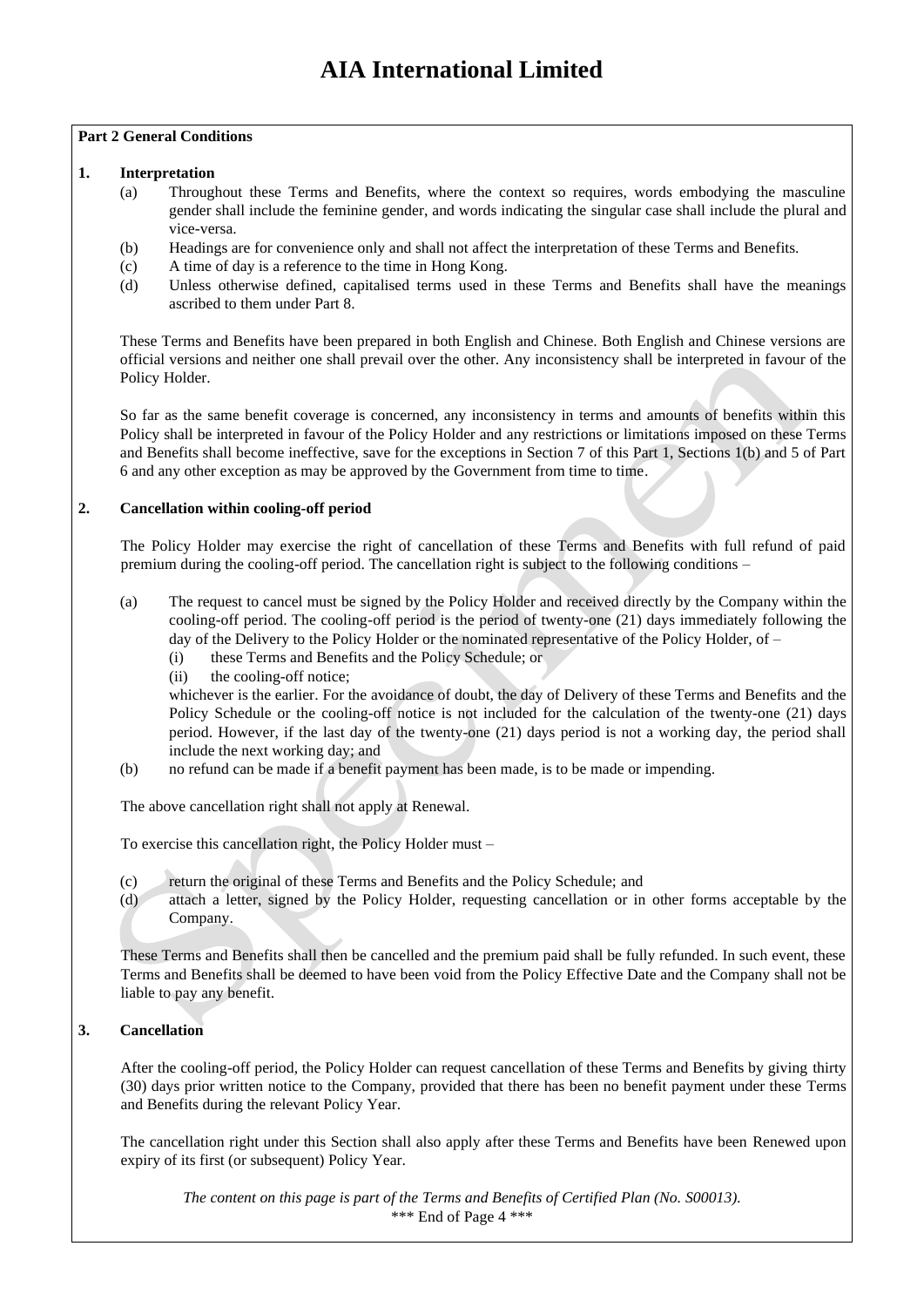#### **4. Benefit entitlement**

If Eligible Expenses are incurred for Medical Services provided to the Insured Person, the Terms and Benefits applicable shall be those prevailing at the time that such Eligible Expenses are incurred. However, if this Policy has been terminated but Eligible Expenses incurred within a period of thirty (30) days after termination are covered pursuant to Section 15 of this Part 2, the Terms and Benefits applicable shall be those prevailing as at the day immediately preceding the date of termination of this Policy.

# **5. Assignment**

The rights, benefits, obligations and duties of the Policy Holder under these Terms and Benefits shall not be assignable and the Policy Holder warrants that any amounts payable under these Terms and Benefits shall not be subject to any trust, lien or charge.

#### **6. Clerical error**

Clerical errors in keeping the records shall neither invalidate coverage which is validly in force nor justify continuation of coverage which has been validly terminated.

# **7. Currency**

Any claim for Eligible Expenses made by the Insured Person in any foreign currency shall be converted to HKD at the opening indicative counter exchange selling rate published by The Hong Kong Association of Banks in respect of that foreign currency for the date on which the claim is settled by the Company. If such rate is not available on the date concerned, reference shall be made to the rate as soon as it is available afterwards. If no such rate exists, the Company shall convert the foreign currency at the rate certified as appropriate by the Company's bankers which shall be deemed to be final and binding.

#### **8. Interest**

Save as otherwise specified, no benefit and expenses payable under these Terms and Benefits shall carry interest.

#### **9. Company's obligation**

The Company shall at all times perform its obligations in this Policy in utmost good faith and comply with the rules and regulations of VHIS, the relevant guidelines issued by the Insurance Authority, and all applicable laws and regulations.

#### **10. Governing law**

This Policy is issued in Hong Kong and shall be governed by and construed in accordance with the laws of Hong Kong. The Company and Policy Holder agree to be subject to the exclusive jurisdiction of the Hong Kong courts.

#### **11. Dispute resolution**

If any dispute, controversy or disagreement arises out of this Policy, including matters relating to the validity, invalidity, breach or termination of this Policy, the Company and Policy Holder shall use their endeavours to resolve it amicably, failing which, the matter may (but is not obliged to) be referred to any form of alternative dispute resolution, including but not limited to mediation or arbitration, as may be agreed between the Company and the Policy Holder, before it is referred to a Hong Kong court.

Each party shall bear its own costs of using services under alternative dispute resolution.

*The content on this page is part of the Terms and Benefits of Certified Plan (No. S00013).* \*\*\* End of Page 5 \*\*\*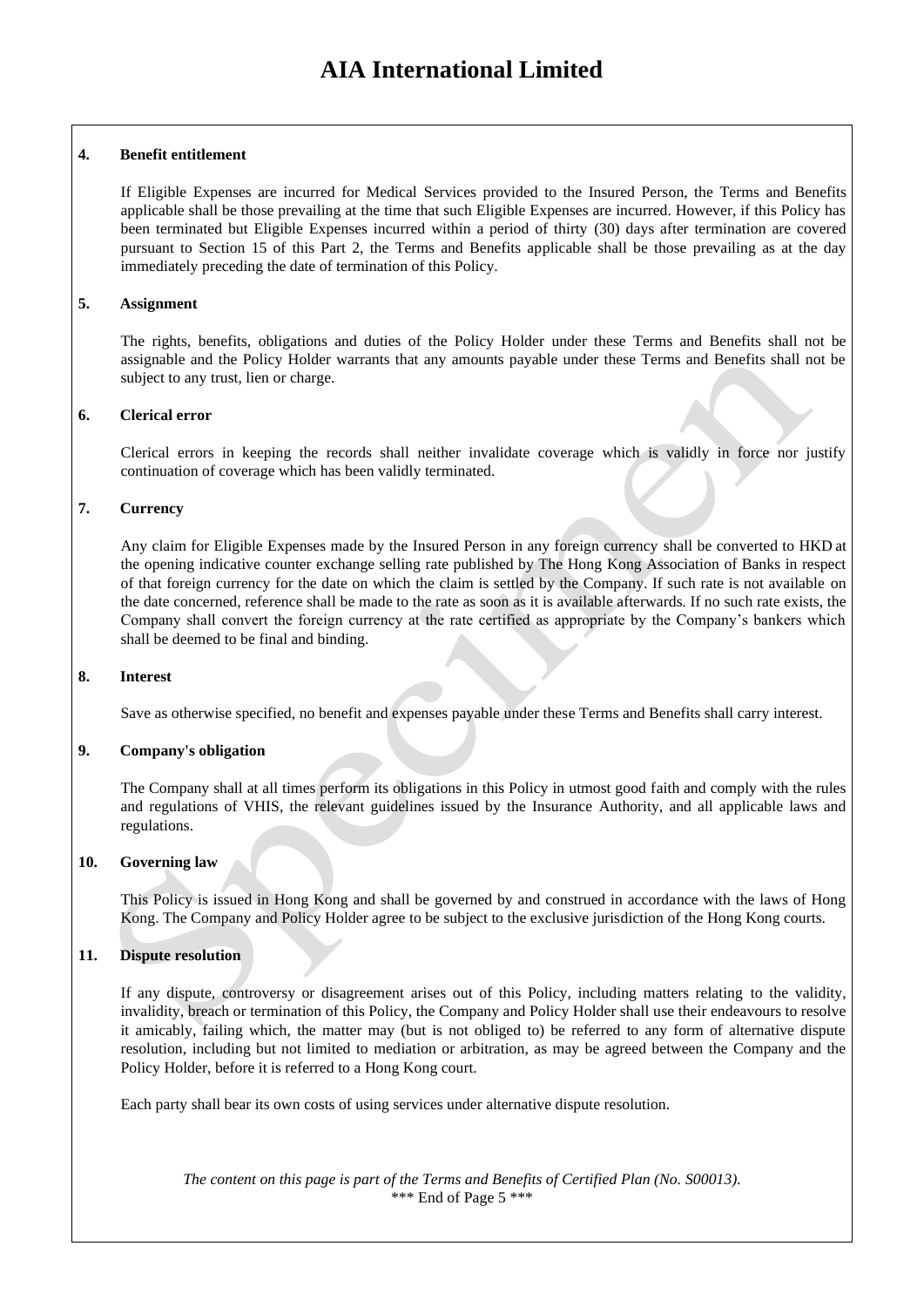# **12. Liability**

The Company shall not accept any liability under this Policy unless the terms of this Policy relating to anything to be done or not to be done are duly observed and complied with by the Policy Holder and the Insured Person, and the information and representations made in the Application and declaration are correct. Notwithstanding the above, the Company shall not disclaim liability unless any non-observance or non-compliance with the terms of this Policy, or the inaccuracy of the information and representations made in the Application and declaration, shall materially and adversely affect the interests of the Company.

#### **13. Misstatement of personal information**

Without prejudice to the Company's right to declare this Policy void in the case of misrepresentation on health related information or fraud as provided in Section 14 of this Part 2, if the non-health related information of the Insured Person that may impact the risk assessment by the Company (including but not limited to Age, sex or smoking habit) is misstated in the Application or in any subsequent information or document submitted to the Company for the purpose of the application, including any updates of and changes to such requisite information (if so requested by the Company under Section 8 of Part 1), the Company may adjust the premium, for the past, current or future Policy Years, on the basis of the correct information. Where additional premium is required, no benefits shall be payable unless the additional premium has been paid. If the additional required premium is not paid within a grace period of thirty (30) days after the due date as notified by the Company to the Policy Holder, the Company shall have the right to terminate this Policy with effect from such due date, in which case Section 15 of this Part 2 shall apply. Where there has been an overpayment of premium by the Policy Holder, the Company shall refund the overpaid premium.

Where the Company, based on the correct information of the Insured Person and the Company's underwriting guidelines, considered that the application of the Insured Person should have been rejected, the Company shall have the right to declare this Policy void as from the Policy Effective Date and notify the Policy Holder that no cover shall be provided for the Insured Person. In such circumstances, the Company shall have –

- (a) the right to demand refund of the benefits previously paid; and
- (b) the obligation to refund the premium received,

in each case for the current Policy Year and the previous Policy Years in which this Policy was in force, subject to a reasonable administration charge payable to the Company. This refund arrangement shall be the same as that in Section 14 of this Part 2.

# **14. Misrepresentation or fraud**

The Company has the right to declare this Policy void as from the Policy Effective Date and notify the Policy Holder that no cover shall be provided for the Insured Person in case of any of the following events –

- (a) any material fact relating to the health related information of the Insured Person which may impact the risk assessment by the Company is incorrectly stated in, or omitted from, the Application or any statement or declaration made for or by the Insured Person in the Application or in any subsequent information or document submitted to the Company for the purpose of the application, including any updates of and changes to such requisite information (if so requested by the Company under Section 8 of Part 1). The circumstances that a fact shall be considered "material" include, but not limited to, the situation where the disclosure of such fact as required by the Company would have affected the underwriting decision of the Company, such that the Company would have imposed Premium Loading, included Case-based Exclusion(s), or rejected the application. For the avoidance of doubt, this paragraph (a) shall not apply to non-health related information of the Insured Person, which shall be governed by Section 13 of this Part 2; or
- (b) any Application or claim submitted is fraudulent or where a fraudulent representation is made.

*The content on this page is part of the Terms and Benefits of Certified Plan (No. S00013).* \*\*\* End of Page 6 \*\*\*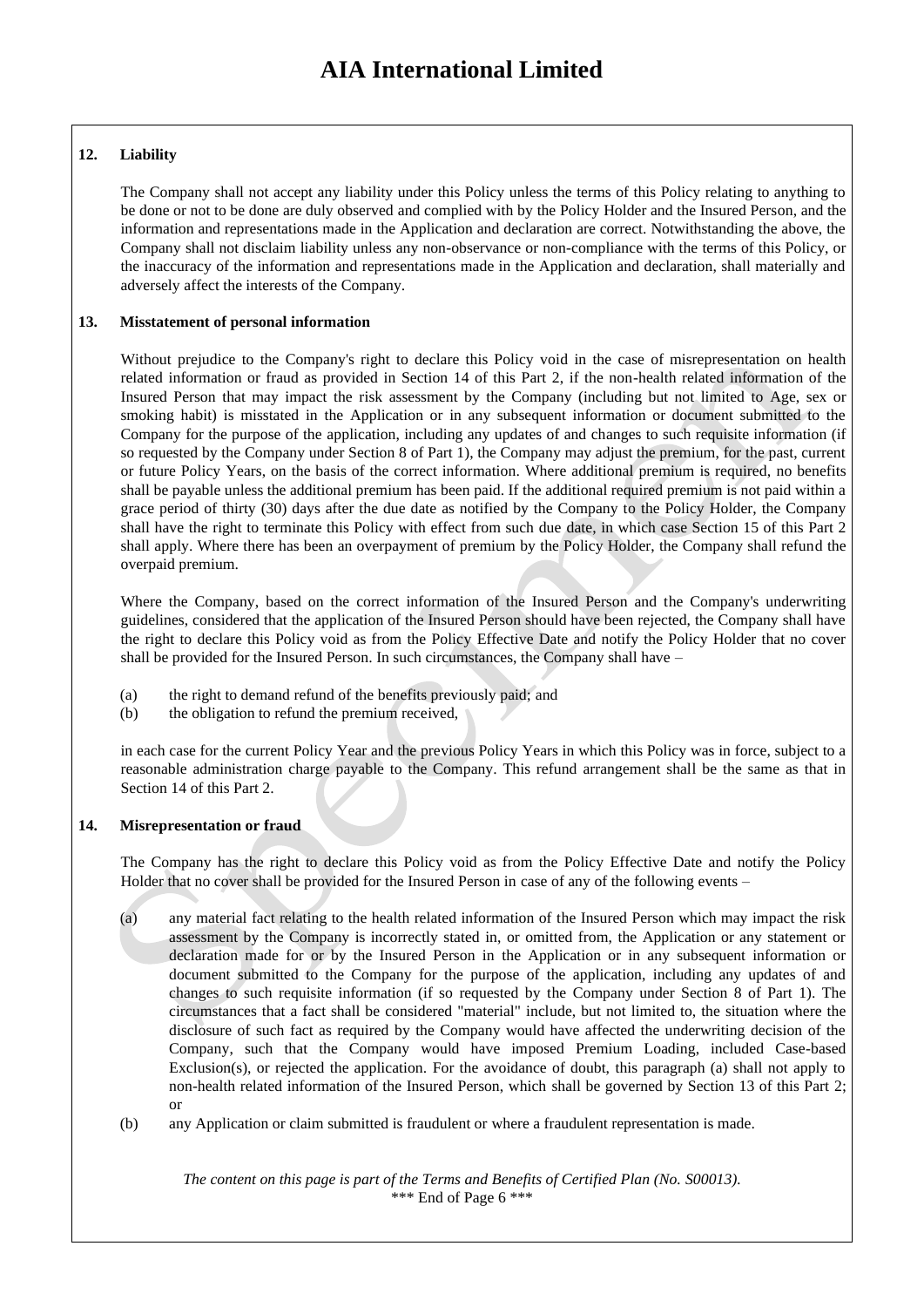The burden of proving (a) and (b) shall rest with the Company. The Company shall have the duty to make all necessary inquiries on all facts which are material to the Company for underwriting purpose as provided in Section 8 or 9 of Part 1.

In the event of (a), the Company shall have  $-$ 

- (i) the right to demand refund of the benefits previously paid; and
- (ii) the obligation to refund the premium received,

in each case for the current Policy Year and the previous Policy Years in which this Policy was in force, subject to a reasonable administration charge payable to the Company.

In the event of  $(b)$ , the Company shall have  $-$ 

- (iii) the right to demand refund of the benefits previously paid; and
- (iv) the right not to refund the premium received.

#### **15. Termination of Policy**

This Policy shall be automatically terminated on the earliest of the followings –

- (a) where this Policy is terminated due to non-payment of premiums after the grace period as specified in Section 13 of this Part 2 or Section 3 of Part 3;
- (b) the day immediately following the death of the Insured Person; or
- (c) the Company has ceased to have the requisite authorisation under the Insurance Ordinance to write or continue to write this Policy;

If this Policy is terminated pursuant to this Section 15, the termination shall be effective at 00:00 hours of the effective date of termination.

Immediately following the termination of this Policy, insurance coverage under this Policy shall cease to be in force. No premium paid for the current Policy Year and previous Policy Years shall be refunded, unless specified otherwise.

Where this Policy is terminated pursuant to (a), the effective date of termination shall be the date that the unpaid premium is first due.

Where this Policy is terminated pursuant to (b) or (c), the Company shall refund the relevant premium paid for the current Policy Year on a pro rata basis.

This Policy shall also be terminated if the Policy Holder decides to cancel this Policy or not to renew this Policy in accordance with Section 3 of this Part 2 or Section 1 of Part 4, as the case may be, by giving the requisite written notice to the Company. If this Policy is terminated under Section 3 of this Part 2, the effective date of termination shall be the date as stated in the cancellation notice given by the Policy Holder. However, such date shall not be within or earlier than the notice period as required by Section 3 of this Part 2 for the cancellation. If this Policy is not renewed under Section 1 of Part 4, the effective date of termination shall be the renewal date immediately following the expiry of the Policy Year during which this Policy remains valid.

If this Policy is terminated under (a) or (c) of this Section 15, in the case where the Insured Person is being Confined or is undergoing Prescribed Non-surgical Cancer Treatment for a Disability suffered before such termination, then, with respect to the Confinement or treatment in relation to the same Disability, Eligible Expenses incurred shall continue to be covered under this Policy until (i) the Insured Person is discharged or the treatment is completed or (ii) thirty (30) days after the termination of this Policy, whichever is the earlier. The Terms and Benefits applicable shall be those prevailing as at the day immediately preceding the date of termination of this Policy. The Company shall have the right to deduct any outstanding premium under Section 13 of this Part 2 from any benefit payment.

*The content on this page is part of the Terms and Benefits of Certified Plan (No. S00013).* \*\*\* End of Page 7 \*\*\*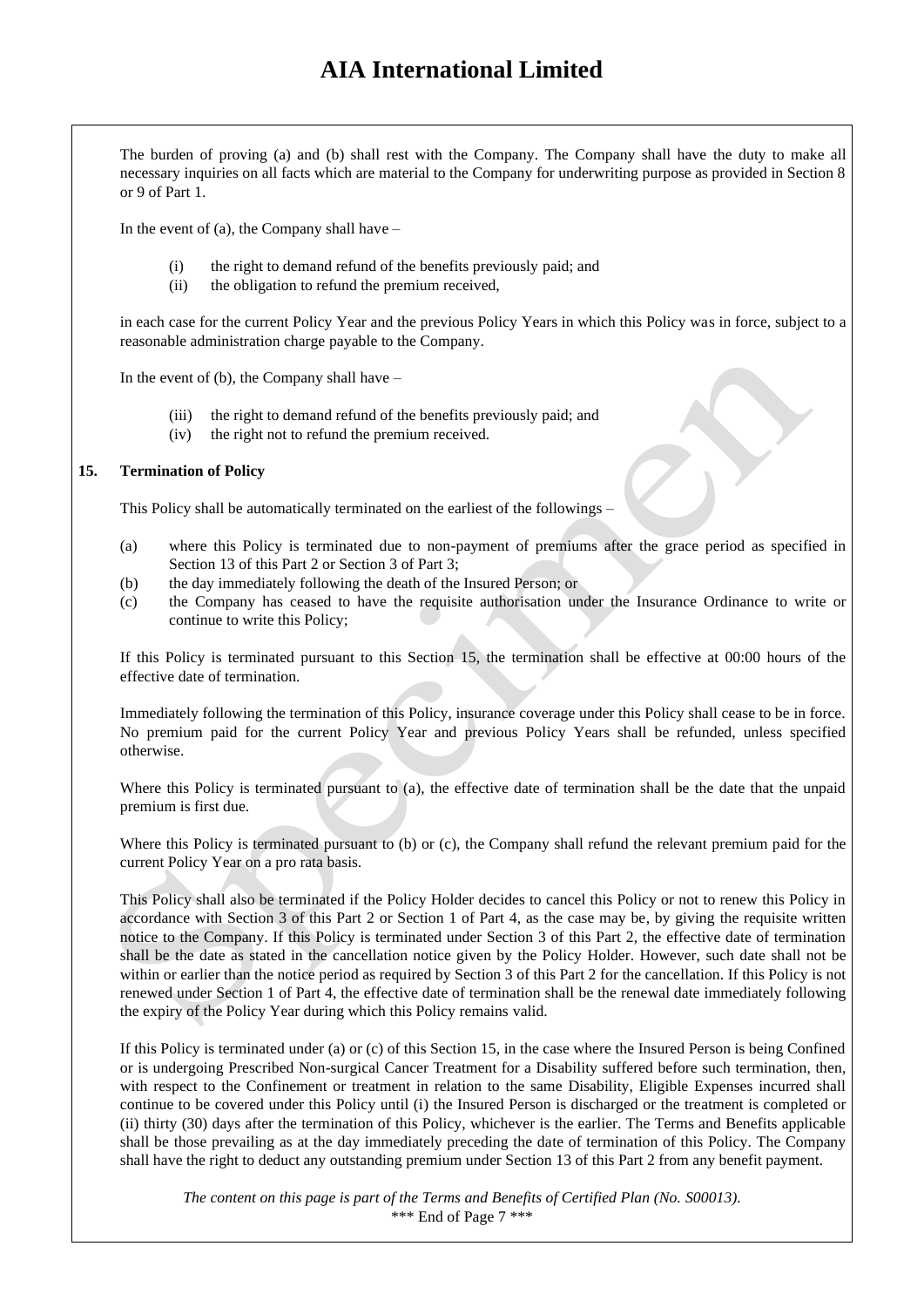For the avoidance of doubt, where this Policy includes other additional benefits beyond those under the Terms and Benefits of this Certified Plan, removal or downgrading of any such other additional benefits by the Company shall not adversely affect –

- (d) the Terms and Benefits of this Certified Plan which shall continue to be in full force and effect; and
- (e) the continuity of these Terms and Benefits, and shall not adversely affect the Company's compliance with the licensing requirement in order to continue to write these Terms and Benefits.

#### **16. Notices to Company**

All notices which the Company requires the Policy Holder to give shall be in writing or in other forms acceptable by the Company, addressed to the Company.

#### **17. Notices from Company**

Any notice to be given under this Policy shall be sent by post to the latest address of the Policy Holder as notified to the Company, or sent by email to the latest email address of the Policy Holder as notified to the Company. Any notice so served shall be deemed to have been duly received by the Policy Holder as follows –

- (a) if sent by post, two (2) working days after posting; or
- (b) if sent by email, on the date and time transmitted.

#### **18. Other insurance coverage**

If the Policy Holder has taken out other insurance coverage besides this Certified Plan, the Policy Holder shall have the right to claim under any such other insurance coverage or this Certified Plan. However, if the Policy Holder or the Insured Person has already recovered all or part of the expenses from any such other insurance coverage, the Company shall only be liable for such amount of Eligible Expense, if any, which is not compensated by any such other insurance coverage.

#### **19. Ownership and discharge under this Policy**

The Company shall treat the Policy Holder as the absolute owner of this Policy and shall not recognise any equitable or other interest of any other party in this Policy. The payment of any benefits hereunder to the Policy Holder shall be deemed to be full and effective discharge of the Company's obligations in respect of such payment under this Policy.

# **20. Change of ownership of the Policy**

Subject to the approval of the Company at its discretion, the Policy Holder may transfer the ownership of this Policy by completing the prescribed form and sending it to the Company. The Company shall consider application of transfer of ownership at the time of Policy renewal without any administration charge on the Policy Holder or transferee. The change of ownership shall not be effective until the Company has approved the change and notified in writing to the Policy Holder and transferee. From the effective date of the change of ownership, the transferee shall be treated as the Policy Holder, and the absolute owner of this Policy as described in Section 19 of this Part 2 and be responsible for the payment of the premiums, including any outstanding premiums.

The Company shall not reject any application by the Policy Holder for the transfer of ownership to –

- (a) the Insured Person if he has reached the Age of eighteen (18) years;
- (b) the parent or the Guardian of the Insured Person if he is a Minor; or
- (c) any person whose familial relationship with the Insured Person is accepted by the Company according to its prevailing underwriting practices which are readily accessible by the Policy Holder.

*The content on this page is part of the Terms and Benefits of Certified Plan (No. S00013).* \*\*\* End of Page 8 \*\*\*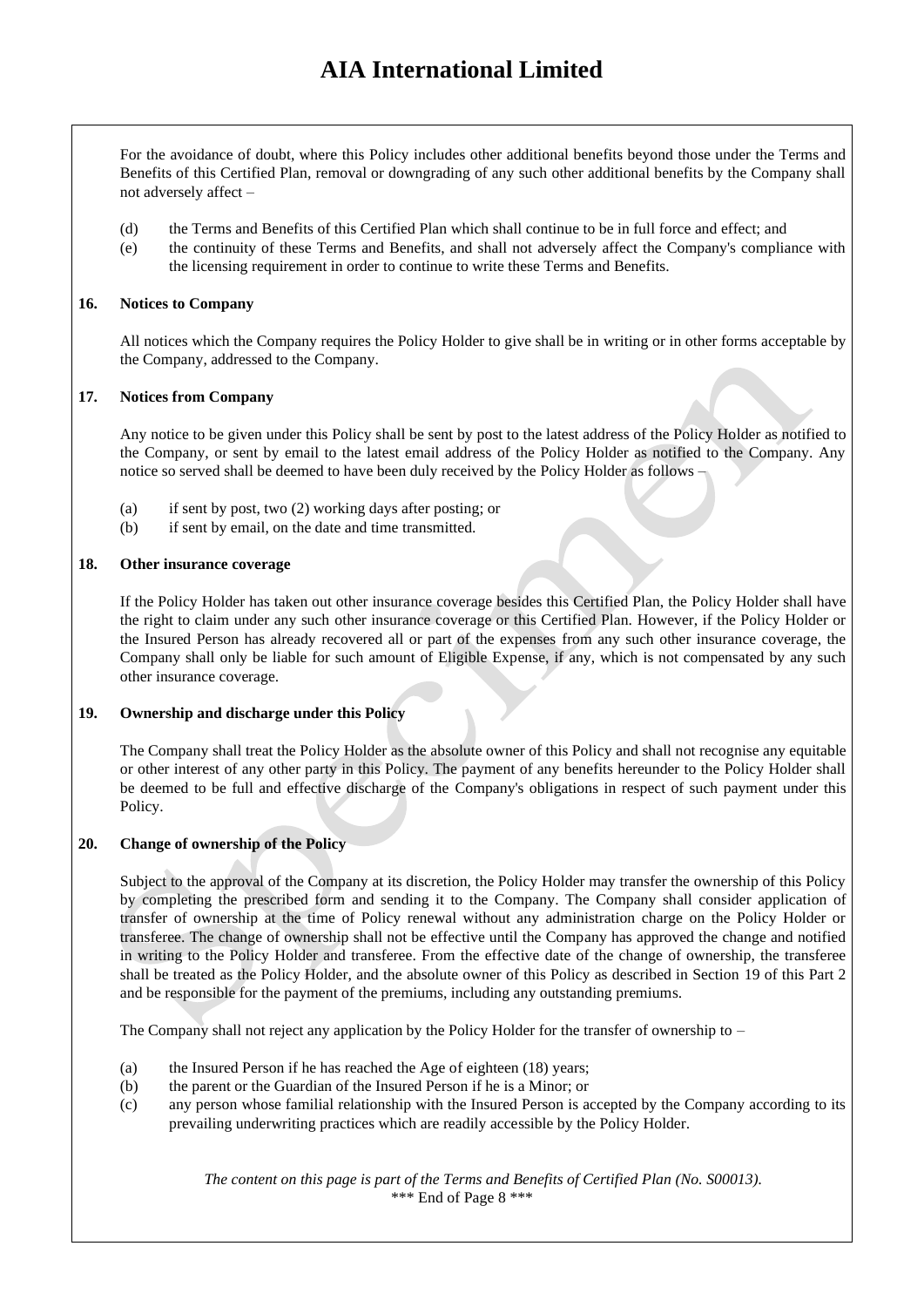### **21. Death of Policy Holder**

The Policy Holder may nominate a person to be the successive Policy Holder of this Policy in the event of his death. If the Policy Holder dies, but has not named a successive Policy Holder for this Policy or the named successive Policy Holder refuses the transfer, the ownership of this Policy shall be transferred to –

- (a) the Insured Person if he has reached the Age of eighteen (18) years; or
- (b) the parent or the Guardian if the Insured Person is a Minor. If the parent or the Guardian refuses the transfer, the ownership of this Policy shall be transferred to the administrator or executor of the Policy Holder's estate.

The transfer of ownership of this Policy in accordance with the above paragraph shall be conditional upon the Company having received satisfactory evidence of the Policy Holder's death.

#### **22. Rights of third parties**

Any person or entity who is not a party to this Policy shall have no rights under the Contracts (Rights of Third Parties) Ordinance (Cap. 623 of the Laws of Hong Kong) to enforce any terms of this Policy.

#### **23. Subrogation**

After the Company has paid a benefit under this Policy, the Company shall have the right to proceed at its own expense in the name of the Policy Holder and/or the Insured Person against any third party who may be responsible for events giving rise to such benefit claim under this Policy. Any amount recovered from any such third party shall belong to the Company to the extent of the amount of benefits which has been paid by the Company in respect of the relevant benefit claim under this Policy. The Policy Holder and/or the Insured Person must provide full details in his possession or within his knowledge on the fault of the third party and fully cooperate with the Company in the recovery action. For the avoidance of doubt, the above subrogation right shall only apply if the third party is not the Policy Holder or the Insured Person.

#### **24. Suits against third parties**

Nothing in this Policy shall oblige the Company to join, respond to or defend (or indemnify in respect of the costs for) any suit or alternative dispute resolution process for damages for any cause or reason which may be instituted by the Policy Holder or the Insured Person against any Registered Medical Practitioner, Hospital or healthcare services provider, including but not limited to any suit or alternative dispute resolution process for negligence, malpractice or professional misconduct or any other causes in relation to or arising out of the medical investigation or treatment of the Disability of the Insured Person under the terms of this Policy.

#### **25. Waiver**

No waiver by any party of any breach by any other party of any provisions of this Policy shall be deemed to be a waiver of any subsequent breach of that or any other provision of this Policy, and any forbearance or delay by any party in exercising any of its rights under this Policy shall not be construed as a waiver of such rights. Any waiver shall not take effect unless it is expressly agreed, and the rights and obligations of the Company and Policy Holder under this Policy shall remain in full force and effect except and only to the extent that they are waived.

# **26. Compliance with law**

If this Policy is or becomes illegal under the law applicable to the Policy Holder or the Insured Person, the Company shall have the right to terminate this Policy from the date it becomes illegal and the Company shall refund the relevant premium paid for the Policy Year in which this Policy is terminated, on a pro rata basis.

*The content on this page is part of the Terms and Benefits of Certified Plan (No. S00013).* \*\*\* End of Page 9 \*\*\*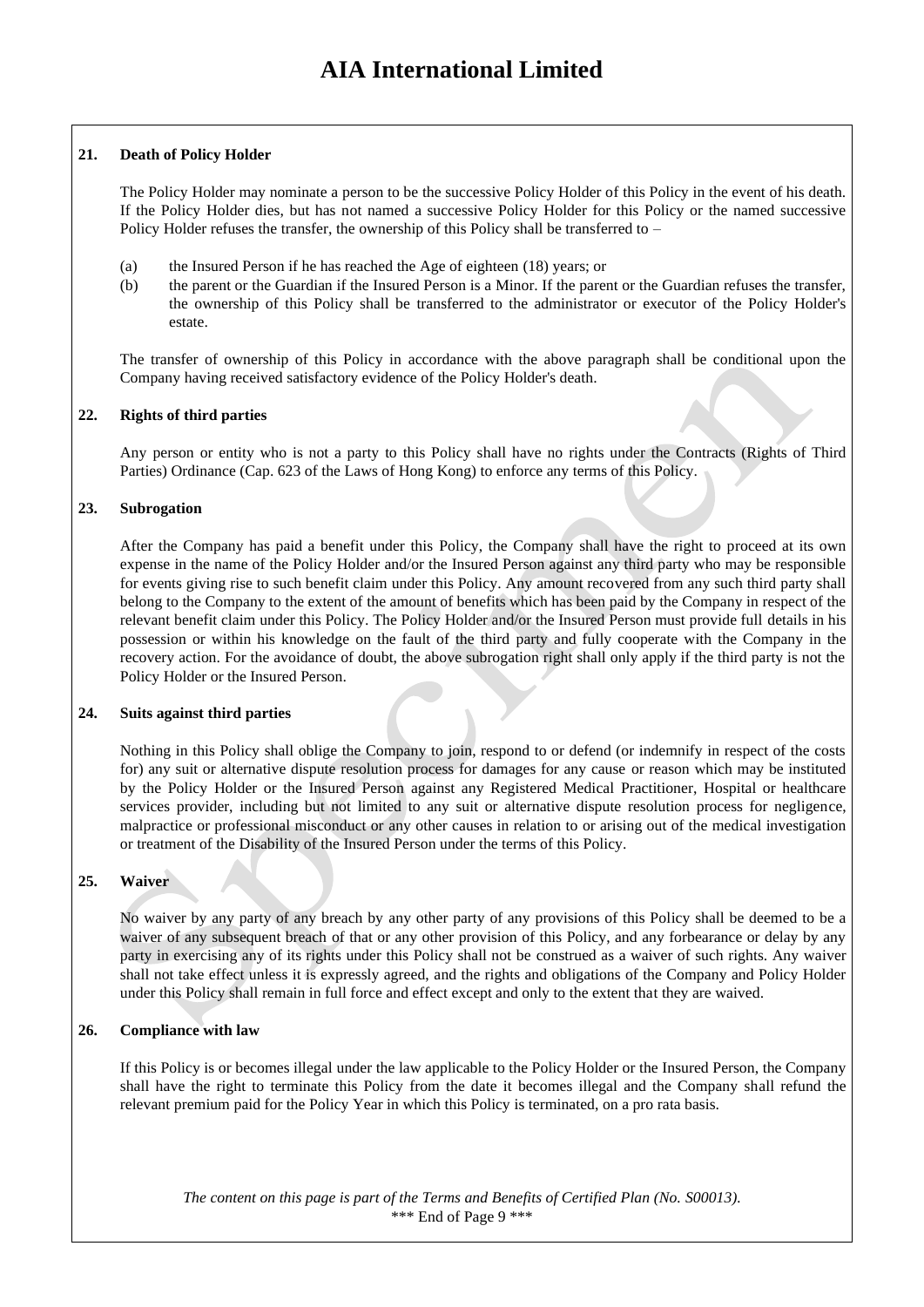# **27. Personal data privacy**

The Company shall comply with the Personal Data (Privacy) Ordinance (Cap. 486 of the Laws of Hong Kong) and the related codes, guidelines and circulars.

*The content on this page is part of the Terms and Benefits of Certified Plan (No. S00013).* \*\*\* End of Page 10 \*\*\*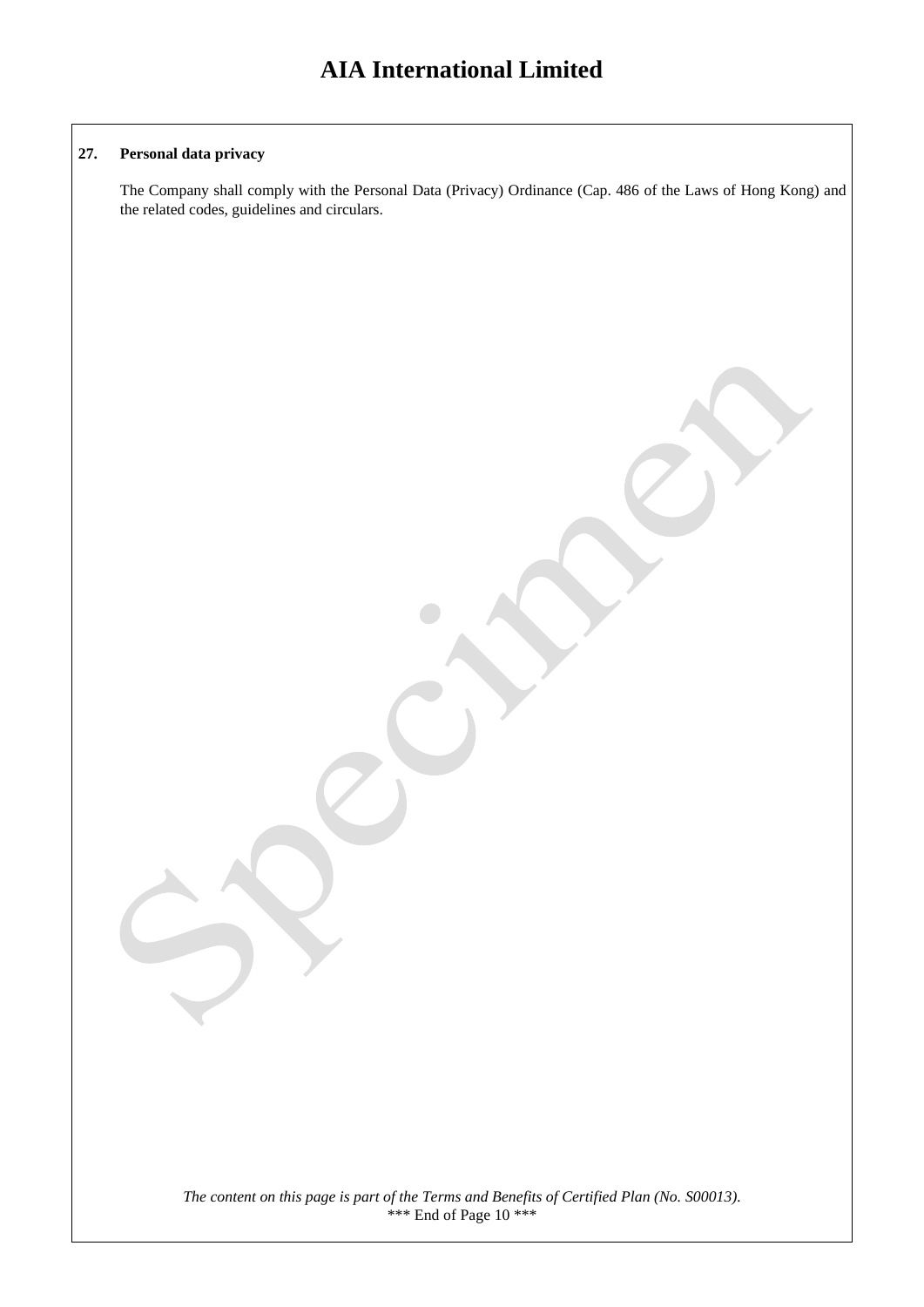#### <span id="page-10-0"></span>**Part 3 Premium Provisions**

#### **1. Premium payable**

The premium payable for these Terms and Benefits shall only include –

- (a) the Standard Premium according to the prevailing Standard Premium schedule adopted by the Company; and
- (b) the Premium Loading, if applicable.

### **2. Payment of premiums**

The amount of premium payable is specified in the Policy Schedule and/or the notification of Renewal as specified in Section 3 of Part 4. The premium, whether paid for a Policy Year or by instalment as agreed by the Company, shall be paid in advance when due before any benefits shall be paid. Premium once paid shall not be refundable, unless otherwise specified in this Policy.

Premium due dates, Renewal Dates and Policy Years are determined with reference to the Policy Effective Date as stated in the Policy Schedule and/or the notification of Renewal as specified in Section 3 of Part 4. The first premium is due on the Policy Effective Date.

#### **3. Grace period**

The Company shall allow a grace period of thirty (30) days after the premium due date for payment of each premium. This Policy shall continue to be in effect during the grace period but no benefits shall be payable unless the premium is paid. If the premium is still unpaid in full at the expiration of the grace period, this Policy shall be terminated immediately on the date on which the unpaid premium is first due.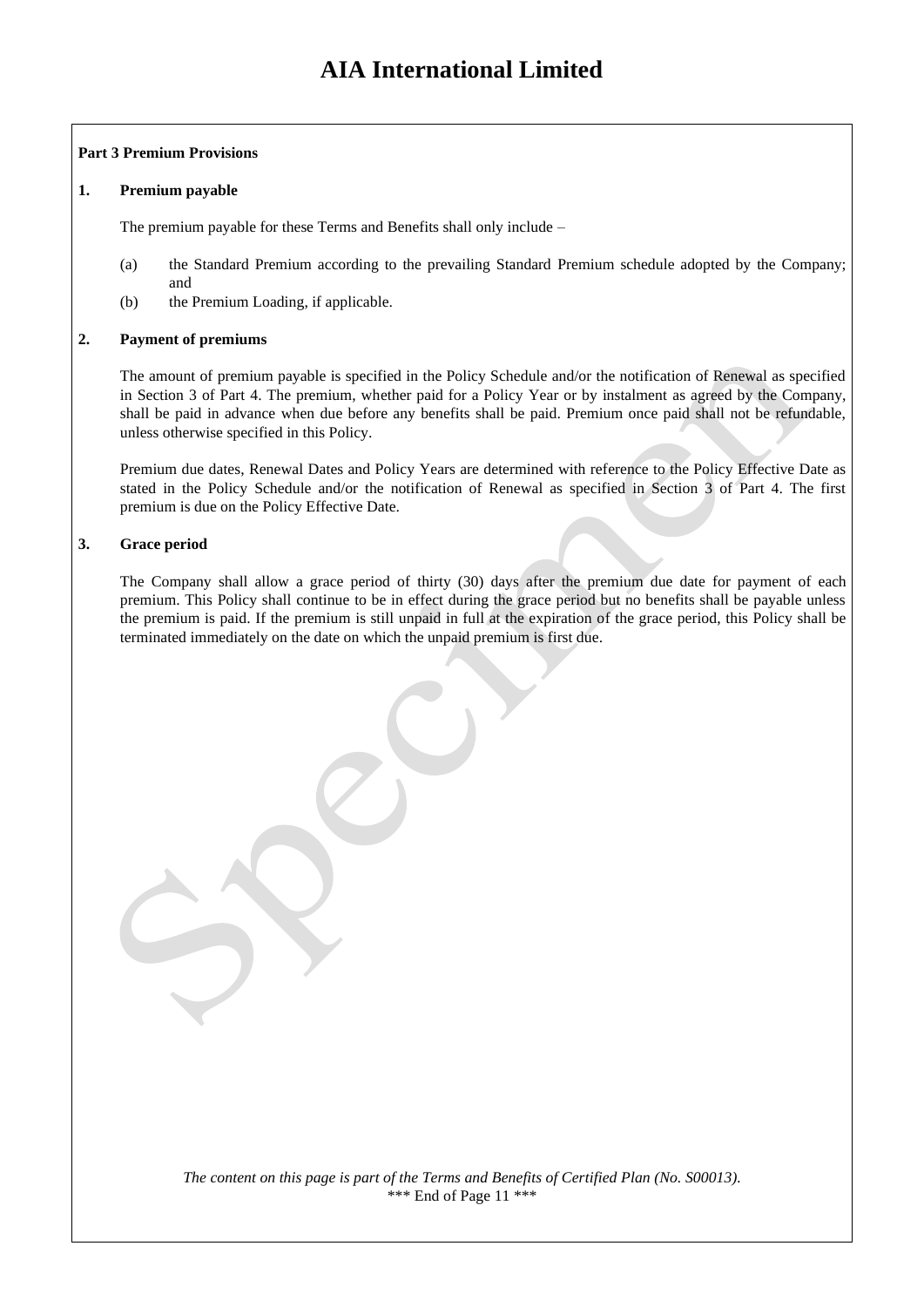#### <span id="page-11-0"></span>**Part 4 Renewal Provisions**

These Terms and Benefits shall be effective from the Policy Effective Date in consideration of the payment of premium and is Renewable for each Policy Year in accordance with the terms of this Part 4. Renewal is guaranteed up to the Age of one hundred (100) years of the Insured Person.

# **1. Renewal**

The Company shall Renew these Terms and Benefits in accordance with (a) to (c) below –

- (a) Unless the Company has ceased to have the requisite authorisation under the Insurance Ordinance to write these Terms and Benefits, or has ceased to maintain its registration with the Government as a VHIS provider, or the Policy Holder decides not to Renew these Terms and Benefits by giving the Company not less than thirty (30) days prior notice in writing in accordance with Section 3 of Part 2, Renewal shall be arranged automatically with the Terms and Benefits no less favourable than the latest version of the Standard Plan Terms and Benefits published by the Government at the time of Renewal, save for the exceptions in Section 7 of Part 1, Sections 1(b) and 5 of Part 6 and any other exceptions as may be approved by the Government from time to time.
- (b) At the time of Renewal, if the Company shall cease or has ceased to maintain its registration with the Government as a VHIS provider while maintaining the requisite authorisation under the Insurance Ordinance to write these Terms and Benefits, Renewal shall be arranged automatically with the Terms and Benefits no less favourable than the latest version of the Standard Plan Terms and Benefits published by the Government at the time when the Company ceased to maintain its registration as a VHIS provider, save for the exceptions in Section 7 of Part 1, Sections 1(b) and 5 of Part 6 and any other exceptions as may be approved by the Government from time to time.
- (c) After the Company has ceased to maintain its registration with the Government, if the Company subsequently re-registers with the Government as a VHIS provider, then at the Renewal Date coinciding with or immediately following such re-registration, these Terms and Benefits shall be Renewed with the Terms and Benefits no less favourable than the latest version of the Standard Plan Terms and Benefits published by the Government at the time of the Renewal, save for the exceptions in Section 7 of Part 1, Sections 1(b) and 5 of Part 6 and any other exceptions as may be approved by the Government from time to time.

At the time of Renewal under (a) to (c) above (as the case may be), any other revision of these Terms and Benefits by the Company shall be made on an overall Portfolio basis and shall not have the effect of contravening (a), (b) or (c) above (as applicable) or reducing the benefit limits or increasing the Coinsurance or Deductible of these Terms and Benefits which are applicable prior to Renewal.

# **2. Adjustment of premium**

Irrespective of whether the Company revises these Terms and Benefits upon Renewal, the Company shall have the right to adjust the Standard Premium according to the prevailing Standard Premium schedule adopted by the Company on an overall Portfolio basis. For the avoidance of doubt, if the Premium Loading is set as a percentage of the Standard Premium (i.e. rate of Premium Loading), the amount of Premium Loading payable shall be automatically adjusted according to the change in Standard Premium.

During each Policy Year and upon Renewal, the Company shall not impose any additional rate of Premium Loading (or any additional amount of Premium Loading if the Premium Loading is set in monetary terms rather than as a percentage of the Standard Premium) or Case-based Exclusion(s) on the Insured Person by reason of any change in the Insured Person's health conditions.

*The content on this page is part of the Terms and Benefits of Certified Plan (No. S00013).* \*\*\* End of Page 12 \*\*\*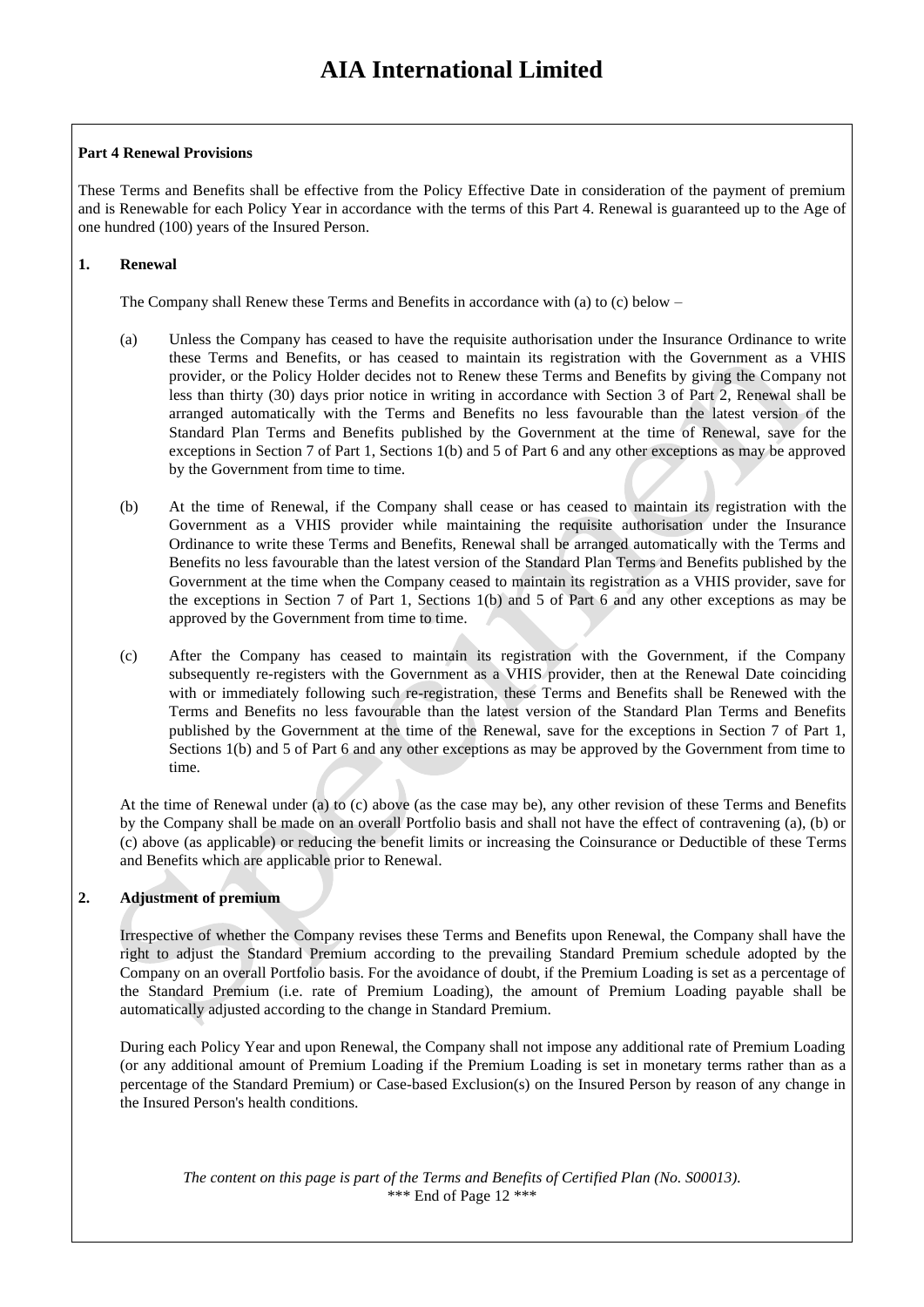#### **3. Notification of Renewal**

–

Irrespective of whether the Company revises these Terms and Benefits upon Renewal, the Company shall in accordance with the terms of this Section 3 give the Policy Holder a written notice of the revised Terms and Benefits to the Policy Holder of not less than thirty (30) days prior to the Renewal Date.

The written notice shall specify the premium for Renewal and Renewal Date. If the Company revises these Terms and Benefits upon Renewal, the Company shall make available the revised Terms and Benefits to the Policy Holder together with the written notice. The revised Terms and Benefits and premium for Renewal shall take effect on the Renewal Date.

#### **4. No re-underwriting except in limited circumstances**

While these Terms and Benefits are in force, the Company shall not have the right to re-underwrite these Terms and Benefits irrespective of any change in health conditions of the Insured Person after the Policy Issuance Date or the Policy Effective Date, whichever is the earlier.

The Company shall not have the right to re-underwrite these Terms and Benefits irrespective of any change in these Terms and Benefits (as permitted under Section 1 of this Part 4). This restriction applies to any change including but not limited to where there is any upgrade or downgrade of any benefits, or any addition or removal of any benefits, as permitted under these Terms and Benefits, regardless of where they are set out in these Terms and Benefits.

The Company shall have the right to re-underwrite these Terms and Benefits only under the following circumstances

- (a) Where the Policy Holder requests the Company to re-underwrite these Terms and Benefits at the time of Renewal for reduction in Premium Loading or removal of Case-based Exclusion(s) according to the Company's underwriting practices. For the avoidance of doubt, the Company shall not have the right to terminate or not to Renew these Terms and Benefits if any of the aforesaid requests is rejected by the Company or the re-underwriting result is not accepted by the Policy Holder;
- (b) At any time where the Policy Holder requests to subscribe additional benefits (if any) or switch to another insurance plan which provides upgrade or addition of benefits (in which cases the re-underwriting shall be limited to such upgrade or additional benefits).
	- (i) However, at any time where the Policy Holder requests to unsubscribe the additional benefits (if any) in these Terms and Benefits, or switch to another insurance plan which provides downgrade or reduction of benefits, the Company shall not have the right to re-underwrite these Terms and Benefits but shall have the discretion to accept or reject the request according to its prevailing practices in handling similar requests; and
	- (ii) The Company shall not have the right to terminate or not to Renew these Terms and Benefits if any of the aforesaid requests is rejected by the Company or the re-underwriting result is not accepted by the Policy Holder;

The Company and Policy Holder acknowledge that –

- (c) if under the terms of this Part 4, the Company has the right, or is required, to re-underwrite these Terms and Benefits based on certain factors at Renewal, the Company shall, in accordance with the terms of this Part 4 and its prevailing underwriting guidelines, take into account only such relevant factors to carry out the reunderwriting; and
- (d) as a result of re-underwriting, these Terms and Benefits may be terminated, new Premium Loading may be applied, existing Premium Loading may be adjusted upwards or downwards, new Case-based Exclusion(s) may be applied, and existing Case-based Exclusion(s) may be revised or removed.

*The content on this page is part of the Terms and Benefits of Certified Plan (No. S00013).* \*\*\* End of Page 13 \*\*\*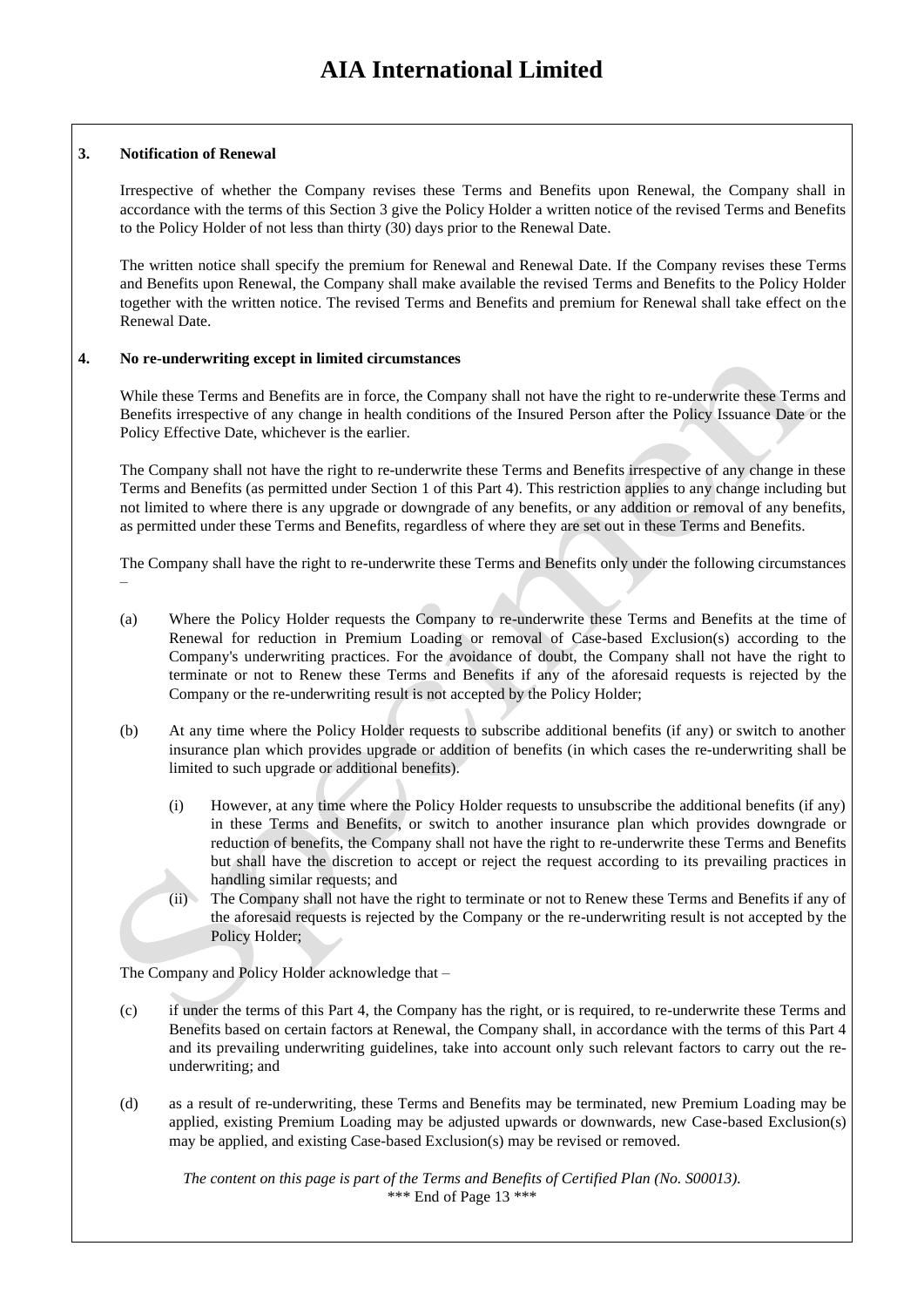#### <span id="page-13-0"></span>**Part 5 Claim Provisions**

#### **1. Submission of claims**

All claims incurred in respect of these Terms and Benefits shall be submitted to the Company within ninety (90) days after the date on which the Insured Person is discharged from the Hospital, or (where there is no Confinement) the date on which the relevant Medical Service is performed and completed. For this purpose, a claim shall be deemed not valid or complete and benefit shall not be payable unless –

- (a) all original receipts and/or original itemised bills together with the diagnosis, type of treatment, procedure, test or service provided shall have been submitted to the Company; and
- (b) all relevant information, certificates, reports, evidence, referral letter and other data or materials as reasonably required by the Company shall have been furnished to the Company for processing of such claim.

The Policy Holder shall notify the Company if claims cannot be submitted within the above timeframe, otherwise the Company shall have the right to reject claims submitted after the above timeframe.

All certificates, information and evidence that are reasonably required by the Company and which can be reasonably provided by the Policy Holder shall be furnished at the expenses of the Policy Holder. The Company shall bear all expenses incurred in obtaining further certificates, information and evidence for the purposes of verification of the claim after the Policy Holder has submitted all required information pursuant to (a) and (b) above.

#### **2. Claimable amount estimate**

Before the Insured Person receives a Medical Service, the Policy Holder may request the Company to provide an estimate on the amount that may be claimed under these Terms and Benefits. The Policy Holder shall provide the Company with the estimated fees to be incurred as furnished by the Hospital and/or attending Registered Medical Practitioner as required by the laws and regulations regulating the private healthcare facilities in Hong Kong at the time of request. Upon receiving the request, the Company shall inform the Policy Holder of the claimable amount estimate under these Terms and Benefits based on the estimation furnished by the Hospital and/or attending Registered Medical Practitioner. The Company's estimate is for reference only, and the actual amount claimable by the Policy Holder shall be subject to the final expenses as evidenced in (a) and (b) of Section 1 of this Part 5.

#### **3. Legal action**

No legal action shall be brought by the Policy Holder to recover any claim amount payable under these Terms and Benefits within the first sixty (60) days from which all proof of claims as required by these Terms and Benefits has been received by the Company.

#### **4. Medical examination**

Where a claim occurs, the Company shall have the right to require the Insured Person to be examined by a Registered Medical Practitioner appointed by the Company at the Company's cost.

*The content on this page is part of the Terms and Benefits of Certified Plan (No. S00013).* \*\*\* End of Page 14 \*\*\*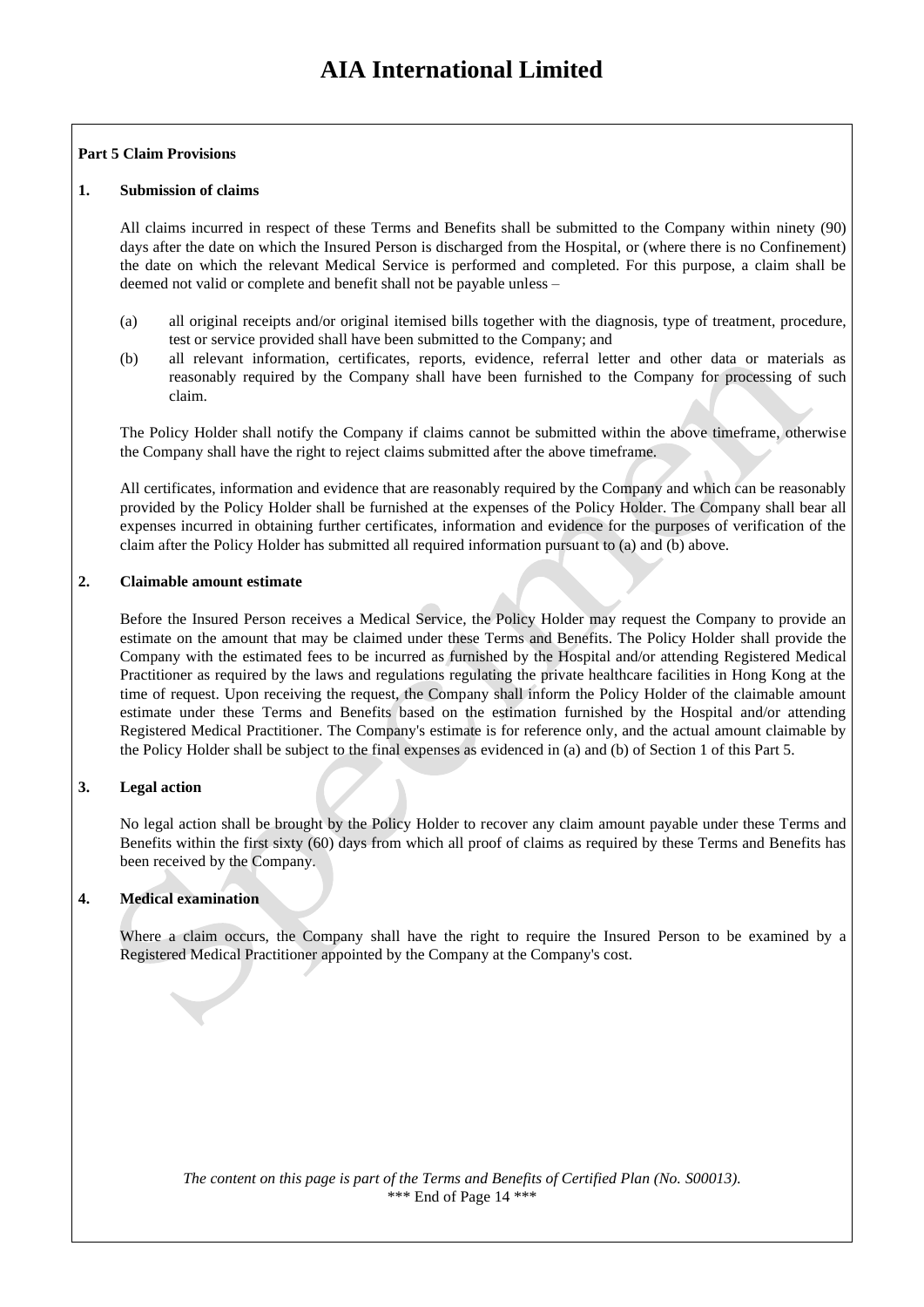#### <span id="page-14-0"></span>**Part 6 Benefit Provisions**

#### **1. General**

#### **(a) Territorial scope of cover**

Except for the psychiatric treatment as stated in Section 3(l) of this Part 6, all benefits described in these Terms and Benefits shall be applicable worldwide.

#### **(b) Lifetime Benefit Limit**

All benefits described in these Terms and Benefits are not subject to any Lifetime Benefit Limit.

#### **(c) Choice of healthcare services providers**

All benefits described in these Terms and Benefits are not subject to any restriction in the choice of healthcare services providers, including but not limited to Registered Medical Practitioner and Hospital.

#### **(d) Choice of ward class**

All benefits described in these Terms and Benefits are not subject to any restriction in the choice of ward class in Hospital.

#### **2. Coverage of Confinement and non-Confinement services**

Subject to these Terms and Benefits, if during the period while these Terms and Benefits are in force, the Insured Person, as a result of a Disability and upon the recommendation of a Registered Medical Practitioner,

- (a) is Confined in a Hospital; or
- (b) undergoes any Day Case Procedure, Prescribed Diagnostic Imaging Test or Prescribed Non-surgical Cancer Treatment,

the Company shall reimburse the Eligible Expenses which are Reasonable and Customary in accordance with benefit items under Section 3 of this Part 6.

For the avoidance of doubt, where an Insured Person is Confined in a Hospital but the Confinement is considered not Medically Necessary, the expenses incurred as a result of such Confinement shall not be regarded as Eligible Expenses for the purpose of (a) above. However, the Policy Holder shall still have the right to claim for the relevant Eligible Expenses incurred during such Confinement on Medical Services under (b) above.

The amount of Eligible Expenses payable under these Terms and Benefits shall not exceed the actual costs for Medical Services provided to the Insured Person, subject to the limits as stated in the Benefit Schedule.

For the avoidance of doubt, the benefits covered under these Terms and Benefits shall only be payable for Eligible Expenses incurred for Medical Services provided to the Insured Person. Expenses incurred for Medical Services provided to persons other than the Insured Person shall not be covered, unless otherwise specified.

*The content on this page is part of the Terms and Benefits of Certified Plan (No. S00013).* \*\*\* End of Page 15 \*\*\*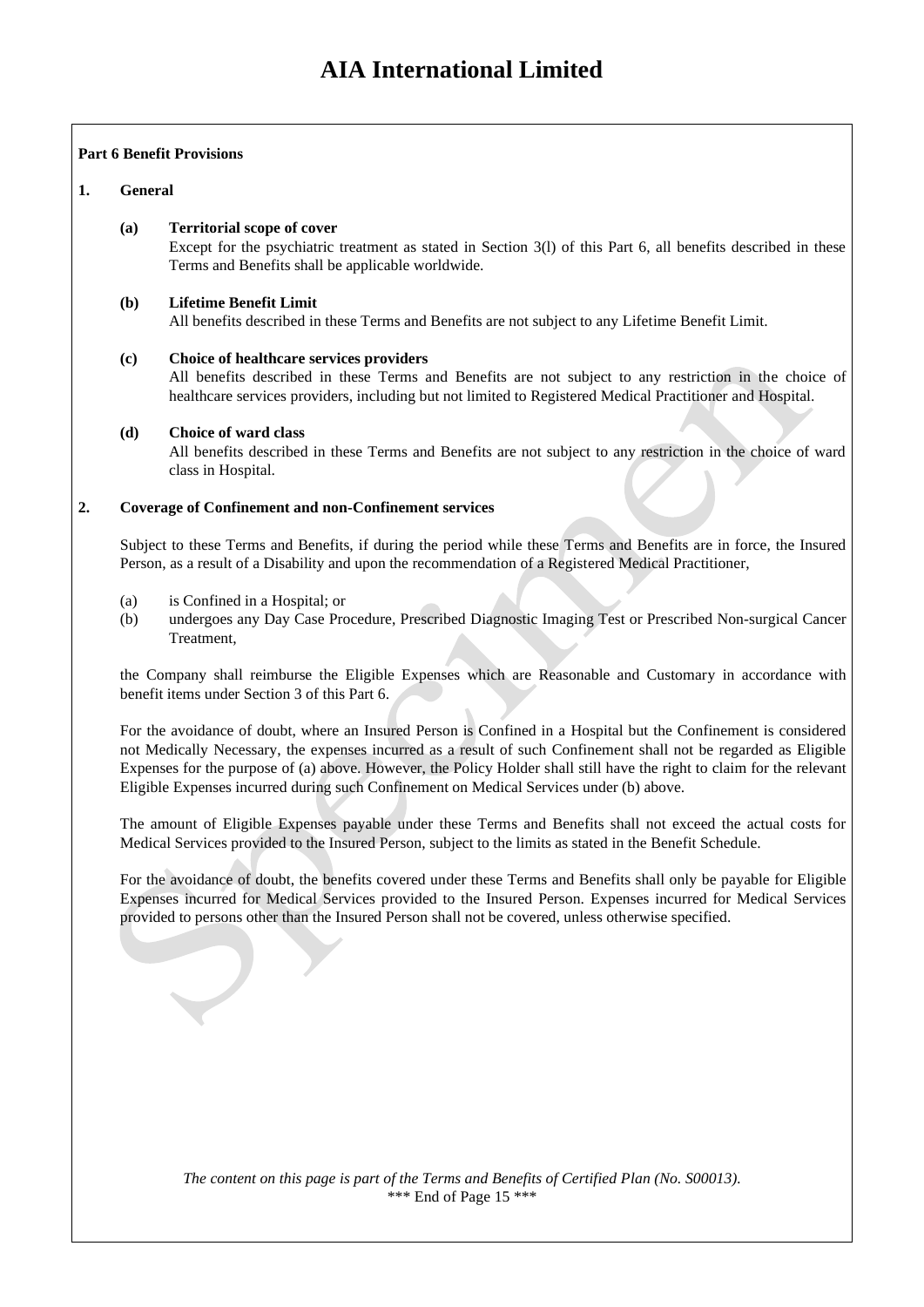#### **3. Benefits covered**

Eligible Expenses covered under Section 2 of this Part 6 shall be payable according to the following benefit items –

#### **(a) Room and board**

This benefit shall be payable for the Eligible Expenses charged by the Hospital on the cost of accommodation and meals where the Insured Person is Confined in a Hospital or undergoes any Day Case Procedure or Prescribed Non-surgical Cancer Treatment.

#### **(b) Miscellaneous charges**

This benefit shall be payable for the Eligible Expenses charged on miscellaneous charges where the Insured Person is Confined in a Hospital or on the day he undergoes any Day Case Procedure for receiving Medical Services. These charges shall cover the followings –

- (i) Road ambulance service to and/or from the Hospital;
- (ii) Anaesthetic and oxygen administration;
- (iii) Administration charges for blood transfusion;
- (iv) Dressing and plaster casts;
- (v) Medicine and drug prescribed and consumed during Confinement or any Day Case Procedure;
- (vi) Medicine and drug prescribed upon discharge from Confinement or completion of Day Case Procedure for use up to the ensuing four (4) weeks;
- (vii) Additional surgical appliances, equipment and devices other than those inclusively paid under Section 3(h) of this Part 6, and implants, disposables and consumables used during surgical procedure;
- (viii) Medical disposables, consumables, equipment and devices;
- (ix) Diagnostic imaging services, including ultrasound and X-ray, and their interpretation, other than Prescribed Diagnostic Imaging Tests which shall be covered under Section 3(i) of this Part 6;
- $(x)$  Intravenous ("IV") infusions including IV fluids;
- (xi) Laboratory examinations and reports, including the pathological examination performed for the surgery or procedure during the Confinement or any Day Case Procedure;
- (xii) Rental of walking aids and wheelchair for Inpatients; and
- (xiii) Physiotherapy, occupational therapy and speech therapy during Confinement.

#### **(c) Attending doctor's visit fee**

If on any day of Confinement, the Insured Person is treated by a Registered Medical Practitioner, this benefit shall be payable for the Eligible Expenses charged by the attending Registered Medical Practitioner for such visit or consultation.

#### **(d) Specialist's fee**

If on any day of Confinement, the Insured Person is treated by a Specialist (not being the attending Registered Medical Practitioner under Section 3(c) of this Part 6) as recommended in writing by the attending Registered Medical Practitioner, this benefit shall be payable for the Eligible Expenses charged by the Specialist for such visit or consultation.

#### **(e) Intensive care**

If on any day of Confinement, the Insured Person is admitted to an Intensive Care Unit, this benefit shall be payable for the Eligible Expenses charged on the intensive care services.

For the avoidance of doubt, the Eligible Expenses so incurred and payable under this benefit shall not be payable under Section 3(a) of this Part 6.

*The content on this page is part of the Terms and Benefits of Certified Plan (No. S00013).* \*\*\* End of Page 16 \*\*\*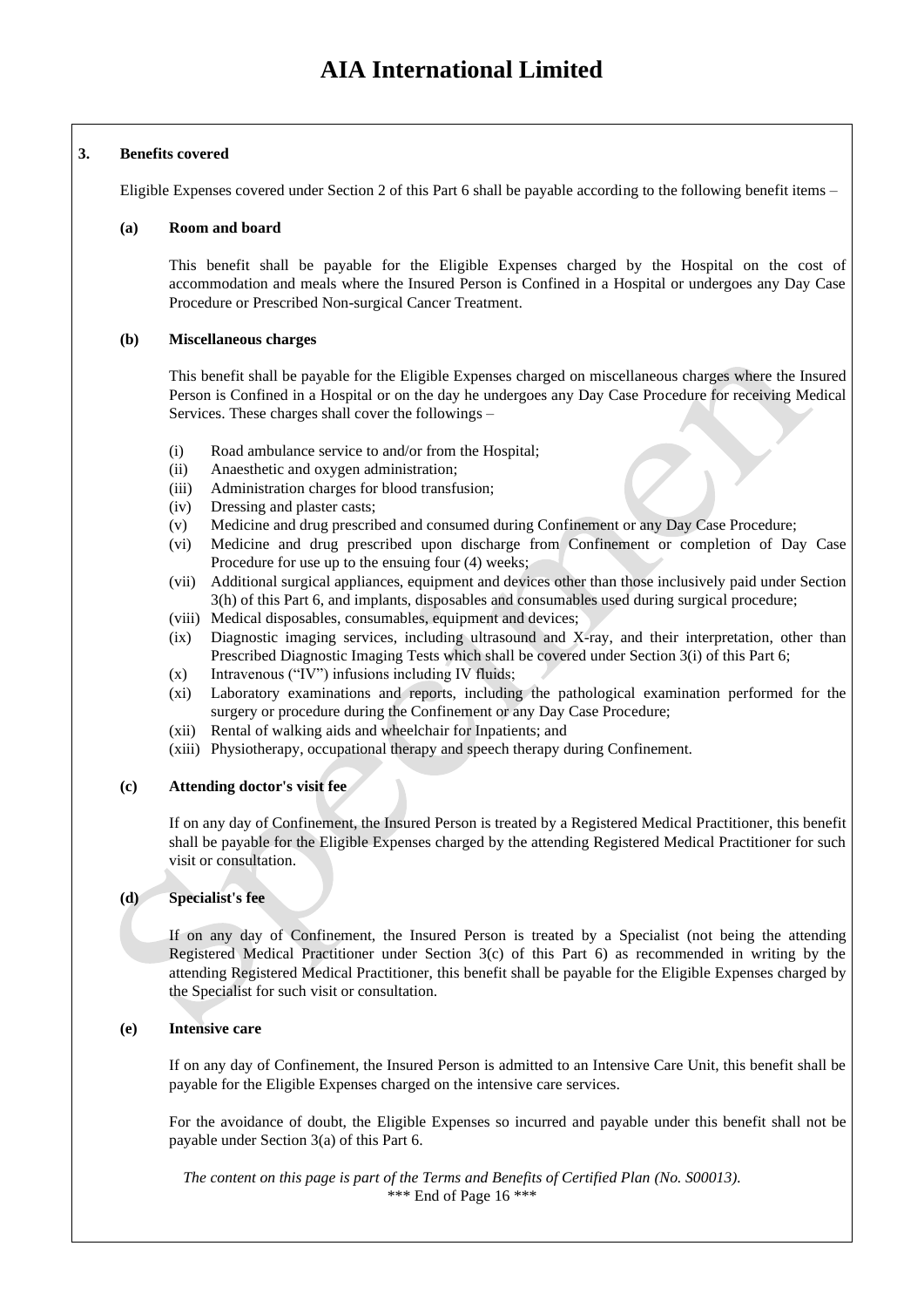#### **(f) Surgeon's fee**

This benefit shall be payable for the Eligible Expenses charged by the attending Surgeon on a surgical procedure performed during Confinement or in a setting for providing Medical Services to a Day Patient.

This benefit shall be payable according to the relevant surgical category and the categorisation of such surgical procedure under the Schedule of Surgical Procedures as categorised and reviewed from time to time by the Government. If a surgical procedure performed is not included in the Schedule of Surgical Procedures, the Company may reasonably determine its surgical category according to the gazette published by the Government or any other relevant publication or information including but not limited to the schedule of fees recognised by the government, relevant authorities and medical association in the locality where the surgical procedure is performed.

#### **(g) Anaesthetist's fee**

If Surgeon's fee is payable under Section 3(f) of this Part 6, this benefit shall be payable for the Eligible Expenses charged by the Anaesthetist in relation to the surgical procedure.

#### **(h) Operating theatre charges**

If Surgeon's fee is payable under Section 3(f) of this Part 6, this benefit shall be payable for the Eligible Expenses charged for the use of operating theatre (including but not limited to a treatment room and a recovery room) during the surgical procedure.

For the avoidance of doubt, the Eligible Expenses for any additional surgical appliances, equipment and devices used in the operating theatre that are separately charged shall be payable under Section 3(b) of this Part 6.

#### **(i) Prescribed Diagnostic Imaging Tests**

This benefit shall be payable for the Eligible Expenses charged on Prescribed Diagnostic Imaging Test performed during Confinement or in a setting for providing Medical Services to a Day Patient recommended in writing by the attending Registered Medical Practitioner for the investigation or treatment of a Disability, subject to the Coinsurance as specified in Section 5 of this Part 6 and the Benefit Schedule.

#### **(j) Prescribed Non-surgical Cancer Treatments**

This benefit shall be payable for the Eligible Expenses charged on the Prescribed Non-surgical Cancer Treatment performed during Confinement or in a setting for providing Medical Services to a Day Patient, outpatient consultation by a Specialist in treatment planning, and monitoring of prognosis and development during the course of Prescribed Non-surgical Cancer Treatment.

For the avoidance of doubt, the Eligible Expenses for the Prescribed Diagnostic Imaging Tests shall be payable under Section 3(i) of this Part 6.

*The content on this page is part of the Terms and Benefits of Certified Plan (No. S00013).* \*\*\* End of Page 17 \*\*\*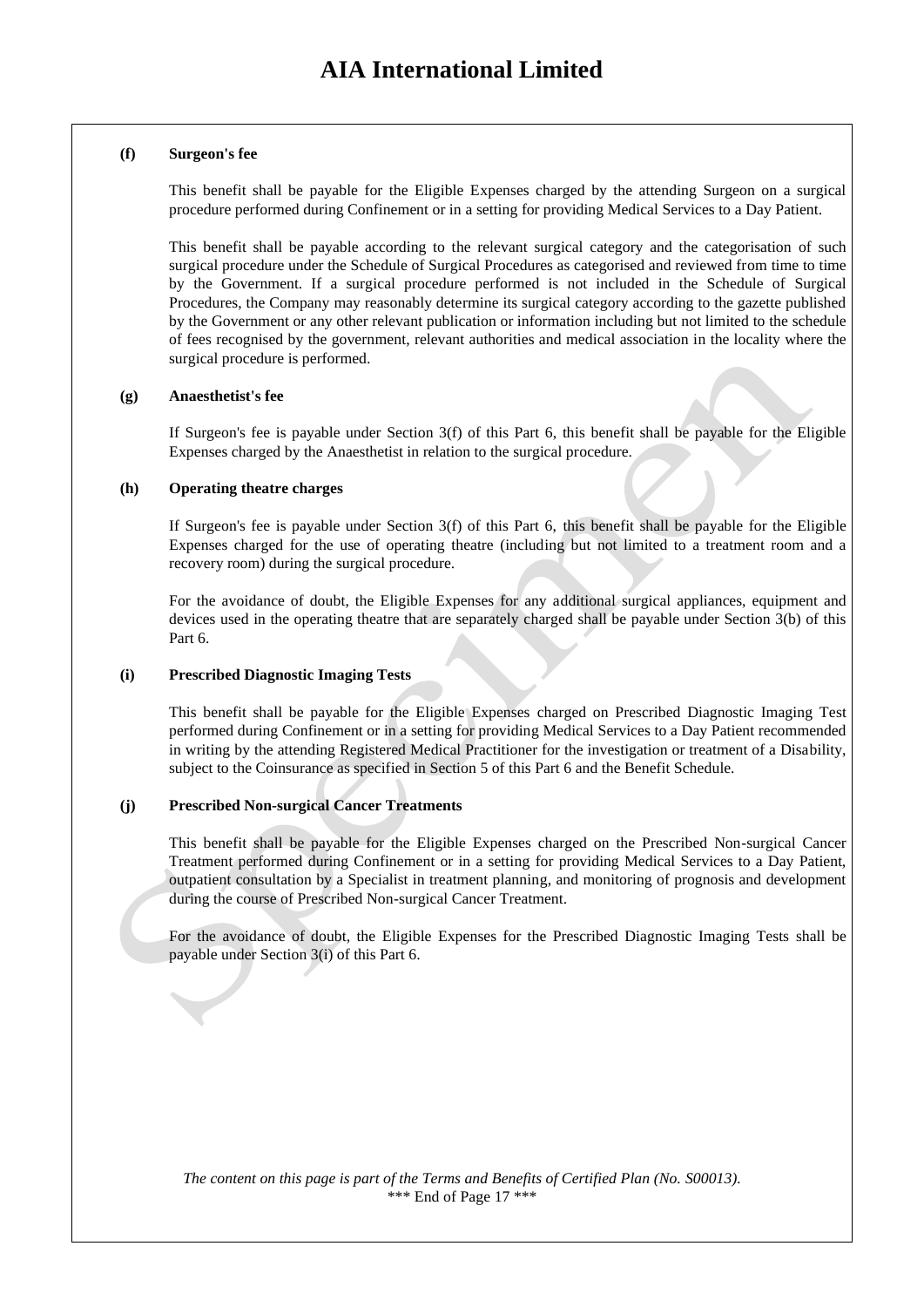#### **(k) Pre- and post-Confinement/Day Case Procedure outpatient care**

This benefit shall be payable for the Eligible Expenses for –

- (i) outpatient visit or Emergency consultation resulting in a Confinement or Day Case Procedure (including but not limited to consultation, western medication prescribed or diagnostic test); and
- (ii) follow-up outpatient visit (including but not limited to consultation, western medication prescribed, dressings, physiotherapy, occupational therapy, speech therapy or diagnostic test) to, or recommended in writing by, the attending Registered Medical Practitioner, within the period stated in the Benefit Schedule after discharge from Hospital or the date of Day Case Procedure, provided that such outpatient visit is directly related to and as a result of the condition arising from the same cause (including any and all complications therefrom) necessitating such Confinement or Day Case Procedure.

For the purpose of (i) and (ii) above, Prescribed Diagnostic Imaging Tests and Prescribed Non-surgical Cancer Treatments shall be payable under Sections 3(i) and 3(j) of this Part 6 respectively.

#### **(l) Psychiatric treatments**

This benefit shall be payable for the Eligible Expenses charged on the psychiatric treatments during Confinement in Hong Kong as recommended by a Specialist.

This benefit shall be payable in lieu of other benefit items under Sections 3(a) to (k) of this Part 6. For the avoidance of doubt, where a Confinement is not solely for the purpose of psychiatric treatments, this benefit shall only be payable for the Eligible Expenses charged on the Medical Services related to psychiatric treatments. Where the Eligible Expenses involve both psychiatric and non-psychiatric treatments and apportionment of the expenses is not available, the expenses in entirety shall be payable under this benefit if the Confinement is initially for the purpose of psychiatric treatments. If the Confinement initially is not for the purpose of psychiatric treatment, the expenses in entirety shall be payable under Sections 3(a) to (k) above.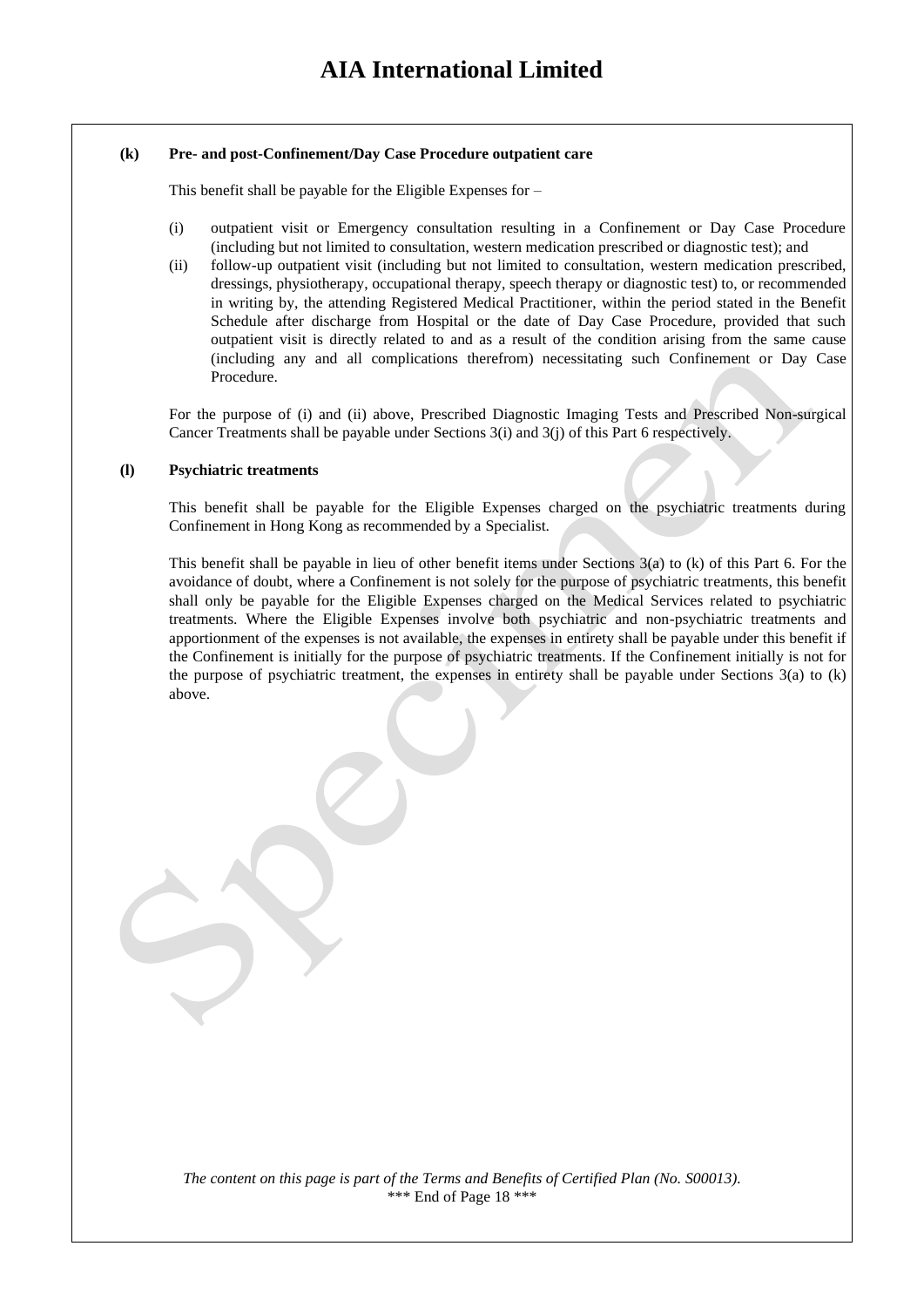#### **4. Pre-existing Condition(s)**

Eligible Expenses arising from Pre-existing Condition(s) that are notified to the Company in the Application and subsequent information or document submitted to the Company for the purpose of the application, including any updates of and changes to such requisite information (if so requested by the Company under Section 8 of Part 1), subject to the Case-based Exclusion(s) (if any), shall be payable in accordance with these Terms and Benefits. The Company may impose Case-based Exclusion(s) to these Terms and Benefits by reason of a Pre-existing Condition or other factor that affects the insurability of the Insured Person notified to the Company in the Application and any subsequent information or document submitted to the Company for the purpose of the application, including any updates of and changes to such requisite information (if so requested by the Company under Section 8 of Part 1). After the Policy Issuance Date or the Policy Effective Date (whichever is the earlier), the Company shall not have the right to impose any additional Case-based Exclusion(s), save for the limited circumstances stated in Section 4 of Part 4.

Eligible Expenses arising from Pre-existing Condition(s) that the Policy Holder and/or Insured Person was not aware and would not reasonably have been aware of at the time of submission of Application, including any updates of and changes to the required information (if so requested by the Company under Section 8 of Part 1), shall be payable in accordance with these Terms and Benefits, subject to the following waiting period and reimbursement arrangement –

| <b>First Policy Year</b>   | no coverage       |
|----------------------------|-------------------|
| Second Policy Year         | 25% reimbursement |
| Third Policy Year          | 50% reimbursement |
| Fourth Policy Year onwards | full coverage     |

For the avoidance of doubt, the Company shall not have the right to re-underwrite or terminate these Terms and Benefits where the Policy Holder and/or Insured Person was not aware and would not reasonably have been aware of the Pre-existing Condition(s) at the time of submission of Application, including any updates of and changes to the required information (if so requested by the Company under Section 8 of Part 1).

If the Policy Holder or the Insured Person is requested but fails to disclose to the Company upon submission of Application, including any updates of and changes to the required information (if so requested by the Company under Section 8 of Part 1), that the Insured Person is suffering from a Pre-existing Condition, and such Pre-existing Condition has been treated or diagnosed or has manifested signs or symptoms of which the Policy Holder or the Insured Person is aware or should have reasonably been aware of at the time of submission of Application, including any updates of and changes to the required information (if so requested by the Company under Section 8 of Part 1), the Company has the right to declare these Terms and Benefits void, demand repayment of any benefits paid and/or refuse to provide coverage under these Terms and Benefits. In such event, the Company shall refund the premium in accordance with Section 14 of Part 2. The burden of proving the above shall rest with the Company.

#### **5. Cost-sharing requirement**

The Policy Holder is required to pay for Coinsurance for Prescribed Diagnostic Imaging Tests as specified in this Part 6 and the Benefit Schedule. For the avoidance of doubt, Coinsurance does not refer to any amount that the Policy Holder is required to pay if the actual expenses exceed the benefit limits under these Terms and Benefits.

*The content on this page is part of the Terms and Benefits of Certified Plan (No. S00013).* \*\*\* End of Page 19 \*\*\*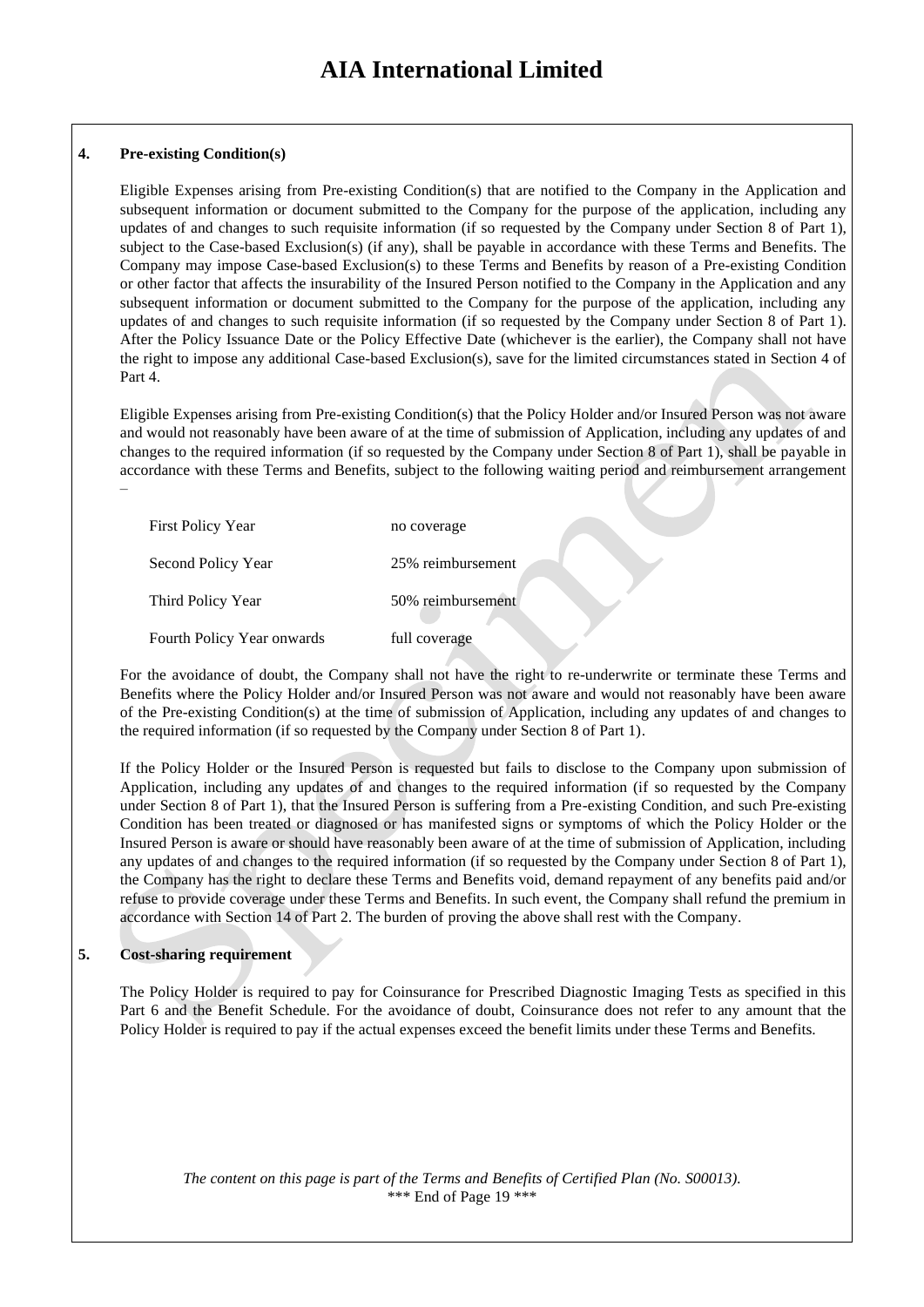# <span id="page-19-0"></span>**Part 7 General Exclusions**

Under these Terms and Benefits, the Company shall not pay any benefits in relation to or arising from the following expenses.

- 1. Expenses incurred for treatments, procedures, medications, tests or services which are not Medically Necessary.
- 2. Expenses incurred for the whole or part of the Confinement solely for the purpose of diagnostic procedures or allied health services, including but not limited to physiotherapy, occupational therapy and speech therapy, unless such procedure or service is recommended by a Registered Medical Practitioner for Medically Necessary investigation or treatment of a Disability which cannot be effectively performed in a setting for providing Medical Services to a Day Patient.
- 3. Expenses arising from Human Immunodeficiency Virus ("HIV") and its related Disability, which is contracted or occurs before the Policy Effective Date. Irrespective of whether it is known or unknown to the Policy Holder or the Insured Person at the time of submission of Application, including any updates of and changes to such requisite information (if so requested by the Company under Section 8 of Part 1) such Disability shall be generally excluded from any coverage of these Terms and Benefits if it exists before the Policy Effective Date. If evidence of proof as to the time at which such Disability is first contracted or occurs is not available, manifestation of such Disability within the first five (5) years after the Policy Effective Date shall be presumed to be contracted or occur before the Policy Effective Date, while manifestation after such five (5) years shall be presumed to be contracted or occur after the Policy Effective Date.

However, the exclusion under this entire Section 3 shall not apply where HIV and its related Disability is caused by sexual assault, medical assistance, organ transplant, blood transfusions or blood donation, or infection at birth, and in such cases the other terms of these Terms and Benefits shall apply.

- 4. Expenses incurred for Medical Services as a result of Disability arising from or consequential upon the dependence, overdose or influence of drugs, alcohol, narcotics or similar drugs or agents, self-inflicted injuries or attempted suicide, illegal activity, or venereal and sexually transmitted disease or its sequelae (except for HIV and its related Disability, where Section 3 of this Part 7 applies).
- 5. Any charges in respect of services for
	- (a) beautification or cosmetic purposes, unless necessitated by Injury caused by an Accident and the Insured Person receives the Medical Services within ninety (90) days of the Accident; or
	- (b) correcting visual acuity or refractive errors that can be corrected by fitting of spectacles or contact lens, including but not limited to eye refractive therapy, LASIK and any related tests, procedures and services.
- 6. Expenses incurred for prophylactic treatment or preventive care, including but not limited to general check-ups, routine tests, screening procedures for asymptomatic conditions, screening or surveillance procedures based on the health history of the Insured Person and/or his family members, Hair Mineral Analysis (HMA), immunisation or health supplements. For the avoidance of doubt, this Section 6 does not apply to –
	- (a) treatments, monitoring, investigation or procedures with the purpose of avoiding complications arising from any other Medical Services provided;
	- (b) removal of pre-malignant conditions; and
	- (c) treatment for prevention of recurrence or complication of a previous Disability.
- 7. Expenses incurred for dental treatment and oral and maxillofacial procedures performed by a dentist except for Emergency Treatment and surgery during Confinement arising from an Accident. Follow-up dental treatment or oral surgery after discharge from Hospital shall not be covered.

*The content on this page is part of the Terms and Benefits of Certified Plan (No. S00013).* \*\*\* End of Page 20 \*\*\*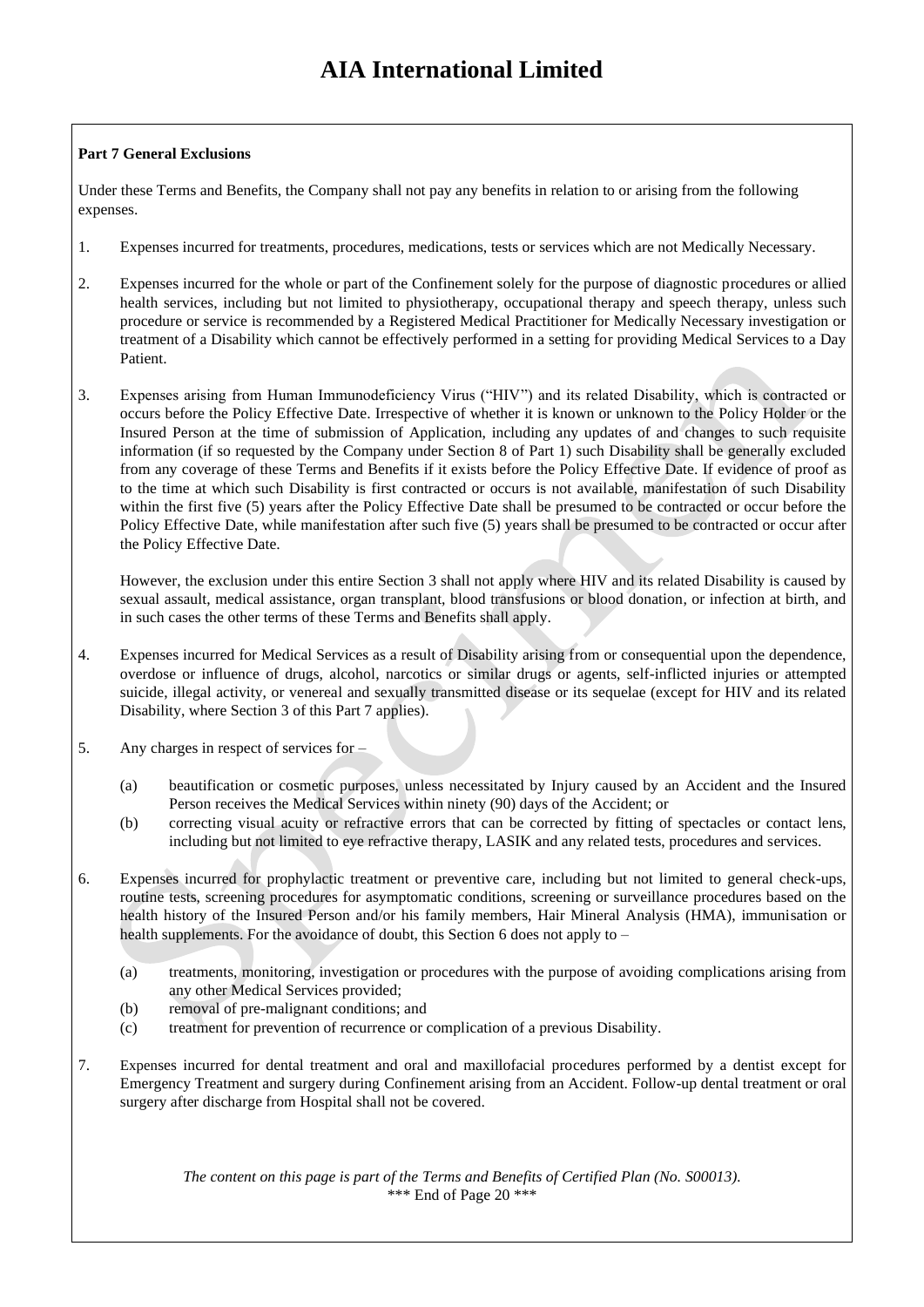- 8. Expenses incurred for Medical Services and counselling services relating to maternity conditions and its complications, including but not limited to diagnostic tests for pregnancy or resulting childbirth, abortion or miscarriage; birth control or reversal of birth control; sterilisation or sex reassignment of either sex; infertility including in-vitro fertilisation or any other artificial method of inducing pregnancy; or sexual dysfunction including but not limited to impotence, erectile dysfunction or pre-mature ejaculation, regardless of cause.
- 9. Expenses incurred for the purchase of durable medical equipment or appliances including but not limited to wheelchairs, beds and furniture, airway pressure machines and masks, portable oxygen and oxygen therapy devices, dialysis machines, exercise equipment, spectacles, hearing aids, special braces, walking aids, over-the-counter drugs, air purifiers or conditioners and heat appliances for home use. For the avoidance of doubt, this exclusion shall not apply to rental of medical equipment or appliances during Confinement or on the day of the Day Case Procedure.
- 10. Expenses incurred for traditional Chinese medicine treatment, including but not limited to herbal treatment, bonesetting, acupuncture, acupressure and tui na, and other forms of alternative treatment including but not limited to hypnotism, qigong, massage therapy, aromatherapy, naturopathy, hydropathy, homeotherapy and other similar treatments.
- 11. Expenses incurred for experimental or unproven medical technology or procedure in accordance with the common standard, or not approved by the recognised authority, in the locality where the treatment, procedure, test or service is received.
- 12. Expenses incurred for Medical Services provided as a result of Congenital Condition(s) which have manifested or been diagnosed before the Insured Person attained the Age of eight (8) years.
- 13. Eligible Expenses which have been reimbursed under any law, or medical program or insurance policy provided by any government, company or other third party.
- 14. Expenses incurred for treatment for Disability arising from war (declared or undeclared), civil war, invasion, acts of foreign enemies, hostilities, rebellion, revolution, insurrection, or military or usurped power.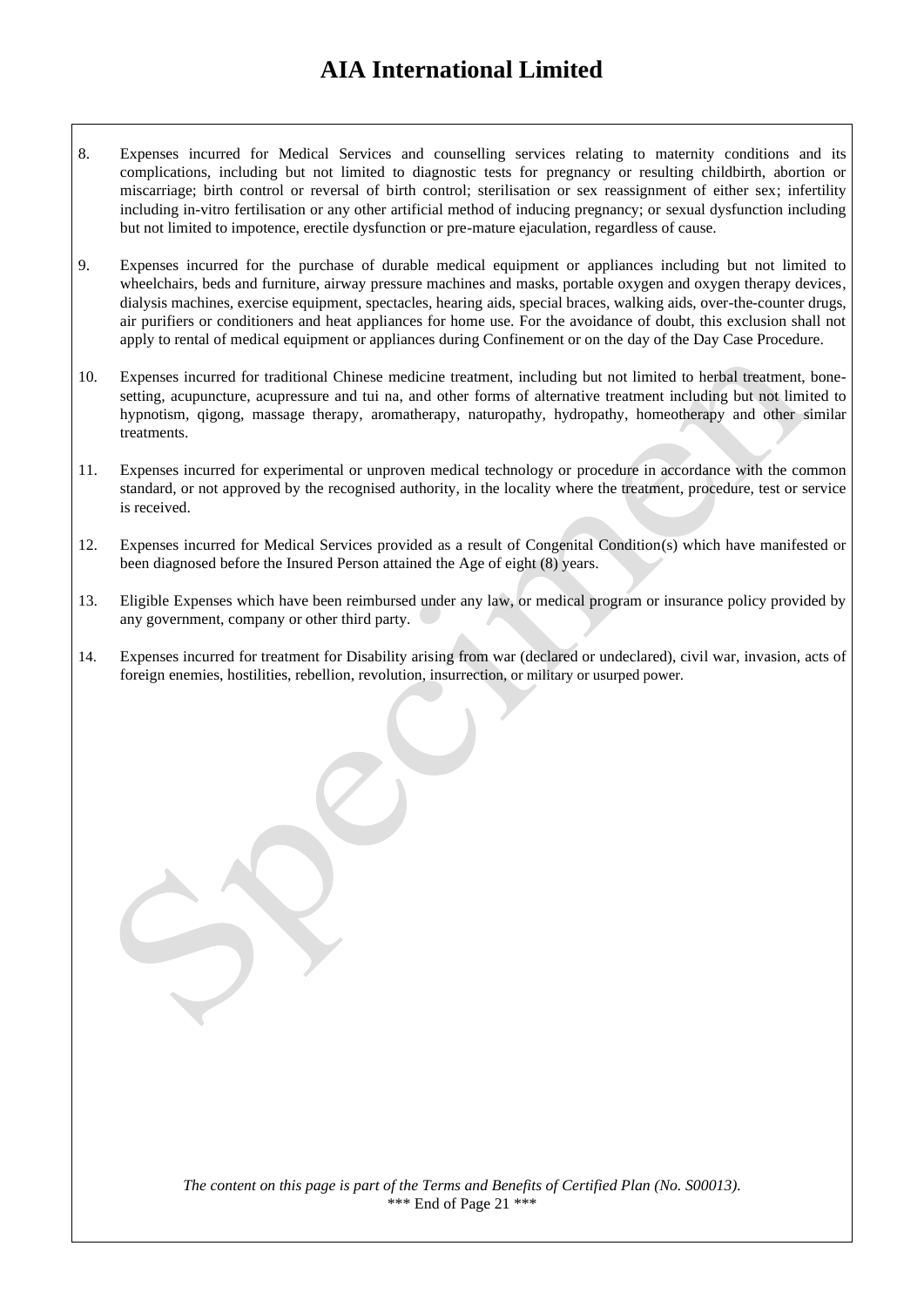# <span id="page-21-0"></span>**Part 8 Definitions**

Under these Terms and Benefits, words and expressions used shall have the following meanings –

| "Accident"                     | shall mean a sudden and unforeseen event occurring entirely beyond the control<br>of the Insured Person and caused by violent, external and visible means.                                                                                                                                                                                                                                                                                                                                                      |
|--------------------------------|-----------------------------------------------------------------------------------------------------------------------------------------------------------------------------------------------------------------------------------------------------------------------------------------------------------------------------------------------------------------------------------------------------------------------------------------------------------------------------------------------------------------|
| "Age"                          | shall mean the attained age of the Insured Person.                                                                                                                                                                                                                                                                                                                                                                                                                                                              |
| "Annual Benefit Limit"         | shall mean the maximum amount of benefits paid by the Company to the Policy<br>Holder in a Policy Year irrespective of whether any limits of any benefit items<br>stated in the Benefit Schedule have been reached.                                                                                                                                                                                                                                                                                             |
|                                | The Annual Benefit Limit is counted afresh in a new Policy Year.                                                                                                                                                                                                                                                                                                                                                                                                                                                |
| "Application"                  | shall mean the application submitted to the Company in respect of this Certified<br>Plan, including the application form, questionnaires, evidence of insurability, any<br>documents or information submitted and any statements and declarations made in<br>relation to such application, including any updates of and changes to such<br>requisite information (if so requested by the Company under Section 8 of Part 1).                                                                                    |
| "Benefit Schedule"             | shall mean a schedule of benefits attached to these Terms and Benefits which sets<br>out, among others, the benefit items and maximum benefits covered.                                                                                                                                                                                                                                                                                                                                                         |
| "Case-based Exclusion"         | shall mean the exclusion of a particular Sickness or Disease from the coverage of<br>these Terms and Benefits that may be applied by the Company based on a Pre-<br>existing Condition or factors affecting the insurability of the Insured Person                                                                                                                                                                                                                                                              |
| "Certified Plan"               | shall mean all the terms and benefits (including any Supplement(s)) that form an<br>insurance plan certified by the Government to be compliant with the requirements<br>of the VHIS. This Certified Plan comprises these Terms and Conditions and the<br>Benefit Schedule and the followings -<br>(1) the Compassionate Death Benefit Endorsement; and<br>(2) the No Claim Discount Endorsement.                                                                                                                |
| "Coinsurance"                  | shall mean a percentage of Eligible Expenses the Policy Holder must contribute<br>after paying the Deductible (if any) in a Policy Year. For the avoidance of doubt,<br>Coinsurance does not refer to any amount that the Policy Holder is required to pay<br>if the actual expenses exceed the benefit limits under these Terms and Benefits.                                                                                                                                                                  |
| "Company"                      | shall mean AIA International Limited.                                                                                                                                                                                                                                                                                                                                                                                                                                                                           |
| "Confinement" or<br>"Confined" | shall mean an admission of the Insured Person to a Hospital that is recommended<br>by a Registered Medical Practitioner for Medical Service and as an Inpatient as a<br>result of a Medically Necessary condition $-$ for a period of no less than six $(6)$<br>consecutive hours. No minimum period is required for Confinement in connection<br>with any Emergency Treatment in a Hospital as a result of an Emergency for the<br>performance of a surgical procedure or other Medical Service in a Hospital. |
|                                | Confinement shall be evidenced by a daily room charge invoiced by the Hospital<br>and the Insured Person must stay in the Hospital continuously for the entire period<br>of Confinement.                                                                                                                                                                                                                                                                                                                        |
|                                |                                                                                                                                                                                                                                                                                                                                                                                                                                                                                                                 |

*The content on this page is part of the Terms and Benefits of Certified Plan (No. S00013).* \*\*\* End of Page 22 \*\*\*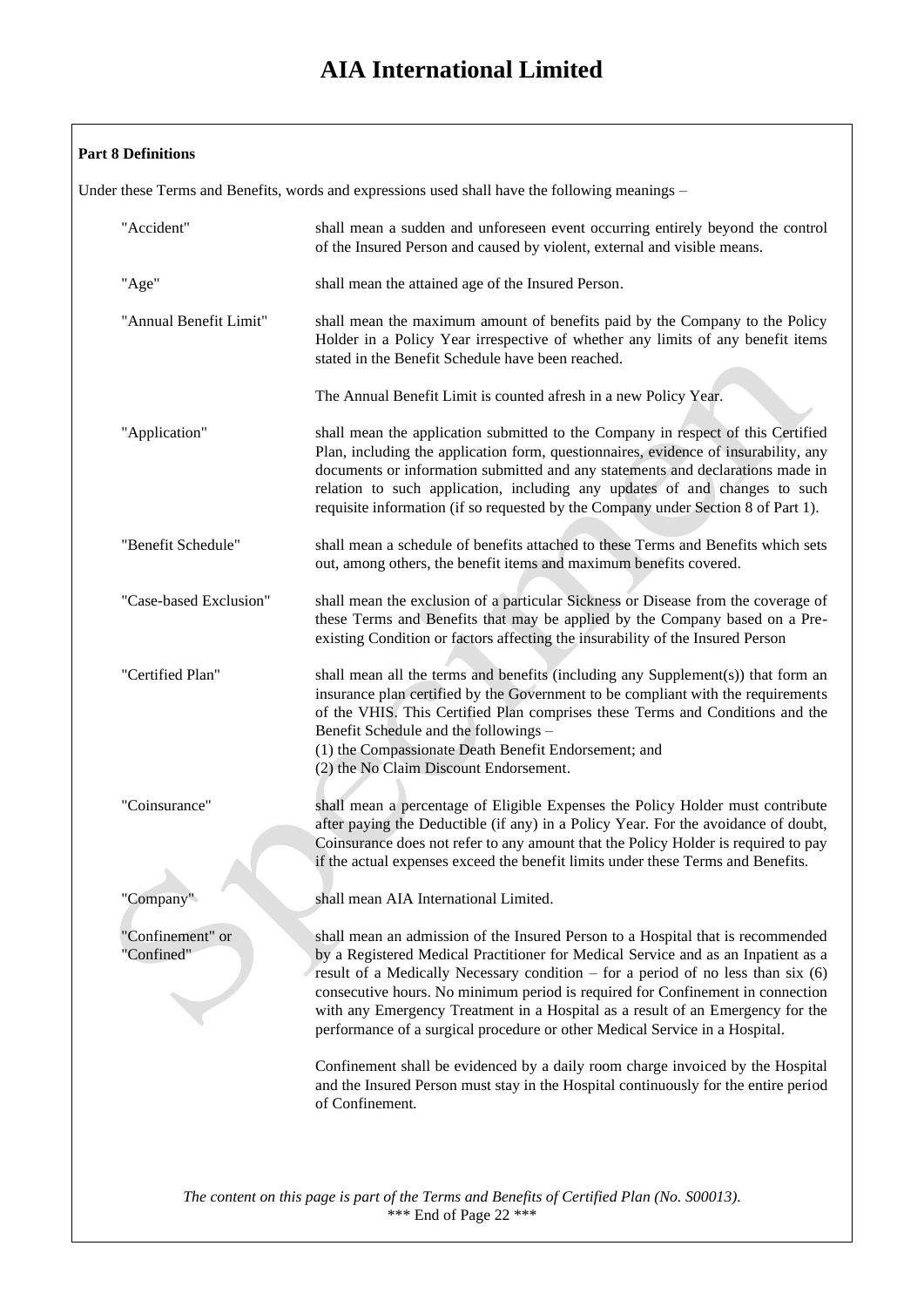| "Congenital Condition(s)"<br>"Day Case Procedure" | shall mean (a) any medical, physical or mental abnormalities existed at the time of<br>or before birth, whether or not being manifested, diagnosed or known at birth; or<br>(b) any neo-natal abnormalities developed within six (6) months of birth.<br>shall mean a Medically Necessary surgical procedure for investigation or<br>treatment to the Insured Person performed in a medical clinic, or day case<br>procedure centre or Hospital with facilities for recovery as a Day Patient.                    |
|---------------------------------------------------|-------------------------------------------------------------------------------------------------------------------------------------------------------------------------------------------------------------------------------------------------------------------------------------------------------------------------------------------------------------------------------------------------------------------------------------------------------------------------------------------------------------------|
| "Day Patient"                                     | shall mean an Insured Person receiving Medical Services or treatments given in a<br>medical clinic, day case procedure centre or Hospital where the Insured Person is<br>not in Confinement.                                                                                                                                                                                                                                                                                                                      |
| "Deductible"                                      | shall mean a fixed amount of Eligible Expenses that, in a Policy Year, the Policy<br>Holder must pay before the Company shall reimburse the remaining Eligible<br>Expenses.                                                                                                                                                                                                                                                                                                                                       |
| "Delivery"                                        | shall mean the delivery of these Terms and Benefits and the Policy Schedule or<br>the cooling-off notice as stated in Section 2(a) of Part 2 to the Policy Holder, or to<br>nominated representative of the Policy Holder, by any of the following means:<br>(a) by hand;<br>(b) by post (including registered post); or<br>(c) by electronic means.<br>Regardless of the means of delivery is used, it is the responsibility of the<br>Company, to have sufficient proof of delivery and the timing of delivery. |
| "Disability"                                      | shall mean a Sickness or Disease or Injury, including any and all complications<br>arising therefrom.                                                                                                                                                                                                                                                                                                                                                                                                             |
| "Eligible Expenses"                               | shall mean expenses incurred for Medical Services rendered with respect to a<br>Disability.                                                                                                                                                                                                                                                                                                                                                                                                                       |
| "Emergency"                                       | shall mean an event or situation that Medical Service is needed immediately in<br>order to prevent death, permanent impairment or other serious consequences of<br>the Insured Person's health.                                                                                                                                                                                                                                                                                                                   |
| "Emergency Treatment"                             | shall mean Medical Service required in an Emergency. The Emergency event or<br>situation, and the required Medical Service cannot be and are not separated by an<br>unreasonable period of time.                                                                                                                                                                                                                                                                                                                  |
| "Government"                                      | shall mean the Hong Kong Special Administrative Region Government.                                                                                                                                                                                                                                                                                                                                                                                                                                                |
| "Guardian"                                        | in respect of a Minor shall mean the person(s) appointed as the guardian(s) under<br>or acting by virtue of the Guardianship of Minors Ordinance (Cap 13. of the Laws<br>of Hong Kong).                                                                                                                                                                                                                                                                                                                           |
| "HKD"                                             | shall mean Hong Kong dollars.                                                                                                                                                                                                                                                                                                                                                                                                                                                                                     |
| "Hong Kong'                                       | shall mean the Hong Kong Special Administrative Region of the People's<br>Republic of China.                                                                                                                                                                                                                                                                                                                                                                                                                      |

*The content on this page is part of the Terms and Benefits of Certified Plan (No. S00013).* \*\*\* End of Page 23 \*\*\*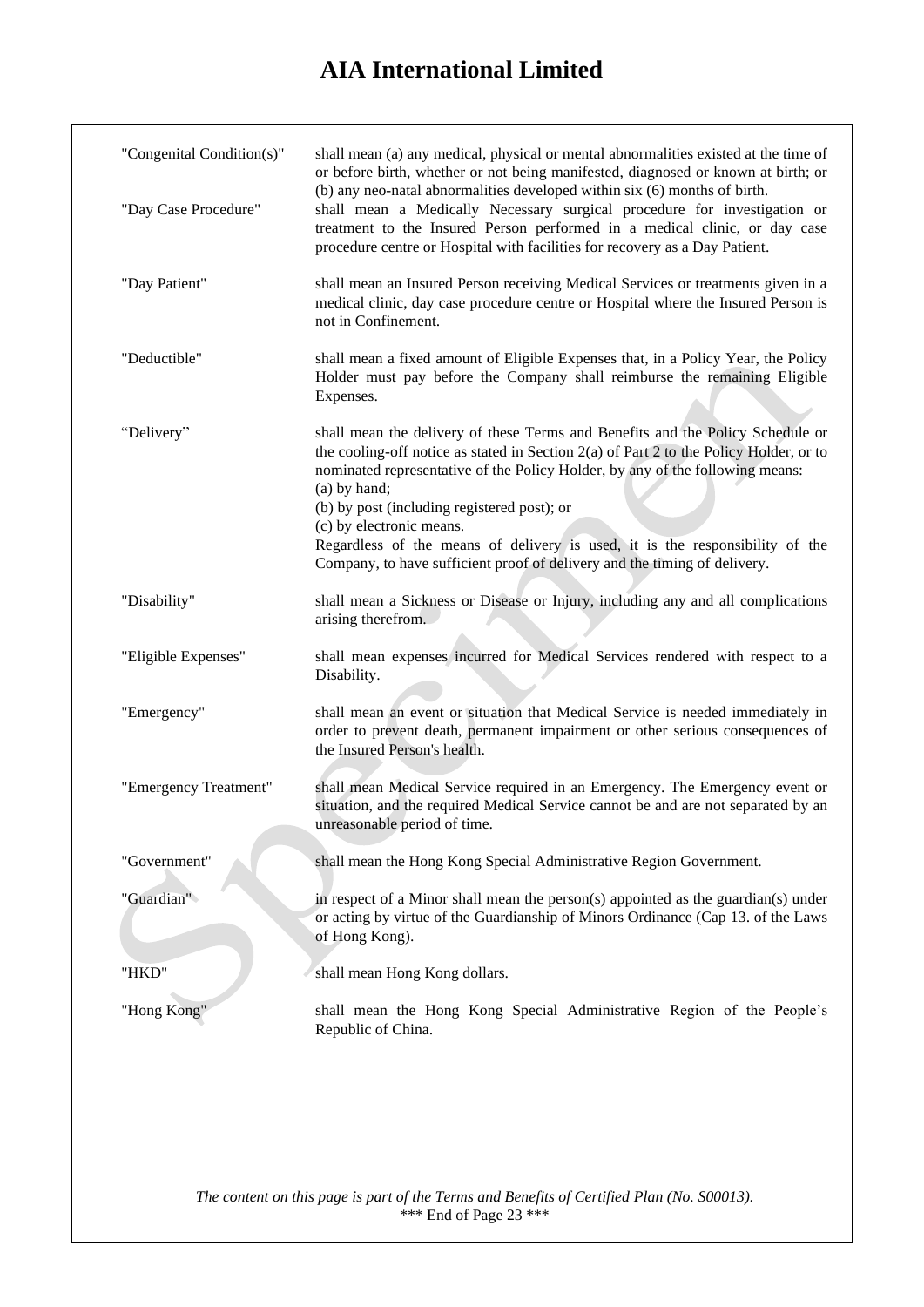| "Hospital"               | shall mean an establishment duly constituted and registered as a hospital under the<br>laws of the relevant territory in which it is established, which is for providing<br>Medical Service for sick and injured persons as Inpatients, and which -                                                                                                                                                                                                                                                     |
|--------------------------|---------------------------------------------------------------------------------------------------------------------------------------------------------------------------------------------------------------------------------------------------------------------------------------------------------------------------------------------------------------------------------------------------------------------------------------------------------------------------------------------------------|
|                          | has facilities for diagnosis and major operations;<br>(a)<br>provides twenty-four (24) hours nursing services by licensed or registered<br>(b)<br>nurses;<br>has one (1) or more Registered Medical Practitioners; and<br>(c)<br>is not primarily a clinic, a place for alcoholics or drug addicts, a nature care<br>(d)<br>clinic, a health hydro, a nursing, rest or convalescent home, a hospice or<br>palliative care centre, a rehabilitation centre, an elderly home or similar<br>establishment. |
| "Injury"                 | shall mean any bodily damage (with or without a visible wound) solely caused by<br>an Accident independent of any other causes.                                                                                                                                                                                                                                                                                                                                                                         |
| "Inpatient"              | shall mean an Insured Person who is Confined.                                                                                                                                                                                                                                                                                                                                                                                                                                                           |
| "Insurance Authority"    | shall mean the Insurance Authority of Hong Kong established pursuant to section<br>4AAA of the Insurance Ordinance.                                                                                                                                                                                                                                                                                                                                                                                     |
| "Insurance Ordinance"    | shall mean the Insurance Ordinance (Cap. 41 of the Laws of Hong Kong).                                                                                                                                                                                                                                                                                                                                                                                                                                  |
| "Insured Person"         | shall mean any person whose risks are covered by these Terms and Benefits, and<br>named as the "Insured Person" in the Policy Schedule.                                                                                                                                                                                                                                                                                                                                                                 |
| "Intensive Care Unit"    | shall mean that part or unit of a Hospital established for and devoted to providing<br>intensive medical and nursing care for Inpatients.                                                                                                                                                                                                                                                                                                                                                               |
| "Lifetime Benefit Limit" | shall mean the maximum amount of benefits paid by the Company to the Policy<br>Holder cumulatively since the inception of these Terms and Benefits, irrespective<br>whether any limits of any benefit items stated in the Benefit Schedule have been<br>reached or whether the Annual Benefit Limit in a Policy Year has been reached.                                                                                                                                                                  |
| "Medical Services"       | shall mean Medically Necessary services, including, as the context requires,<br>Confinement, treatments, procedures, tests, examinations or other related services<br>for the investigation or treatment of a Disability.                                                                                                                                                                                                                                                                               |
| "Medically Necessary"    | shall mean the need to have medical service for the purpose of investigating or<br>treating the relevant Disability in accordance with the generally accepted<br>standards of medical practice and such medical service must -                                                                                                                                                                                                                                                                          |
|                          | require the expertise of, or be referred by, a Registered Medical<br>(a)<br>Practitioner;<br>(b)<br>be consistent with the diagnosis and necessary for the investigation and                                                                                                                                                                                                                                                                                                                            |
|                          | treatment of the Disability;<br>be rendered in accordance with standards of good and prudent medical<br>(c)<br>practice, and not be rendered primarily for the convenience or the comfort<br>of the Insured Person, his family, caretaker or the attending Registered<br>Medical Practitioner;                                                                                                                                                                                                          |
|                          | be rendered in the setting that is most appropriate in the circumstances and<br>(d)<br>in accordance with the generally accepted standards of medical practice for                                                                                                                                                                                                                                                                                                                                      |
|                          | the medical services; and<br>be furnished at the most appropriate level which, in the prudent<br>(e)                                                                                                                                                                                                                                                                                                                                                                                                    |

\*\*\* End of Page 24 \*\*\*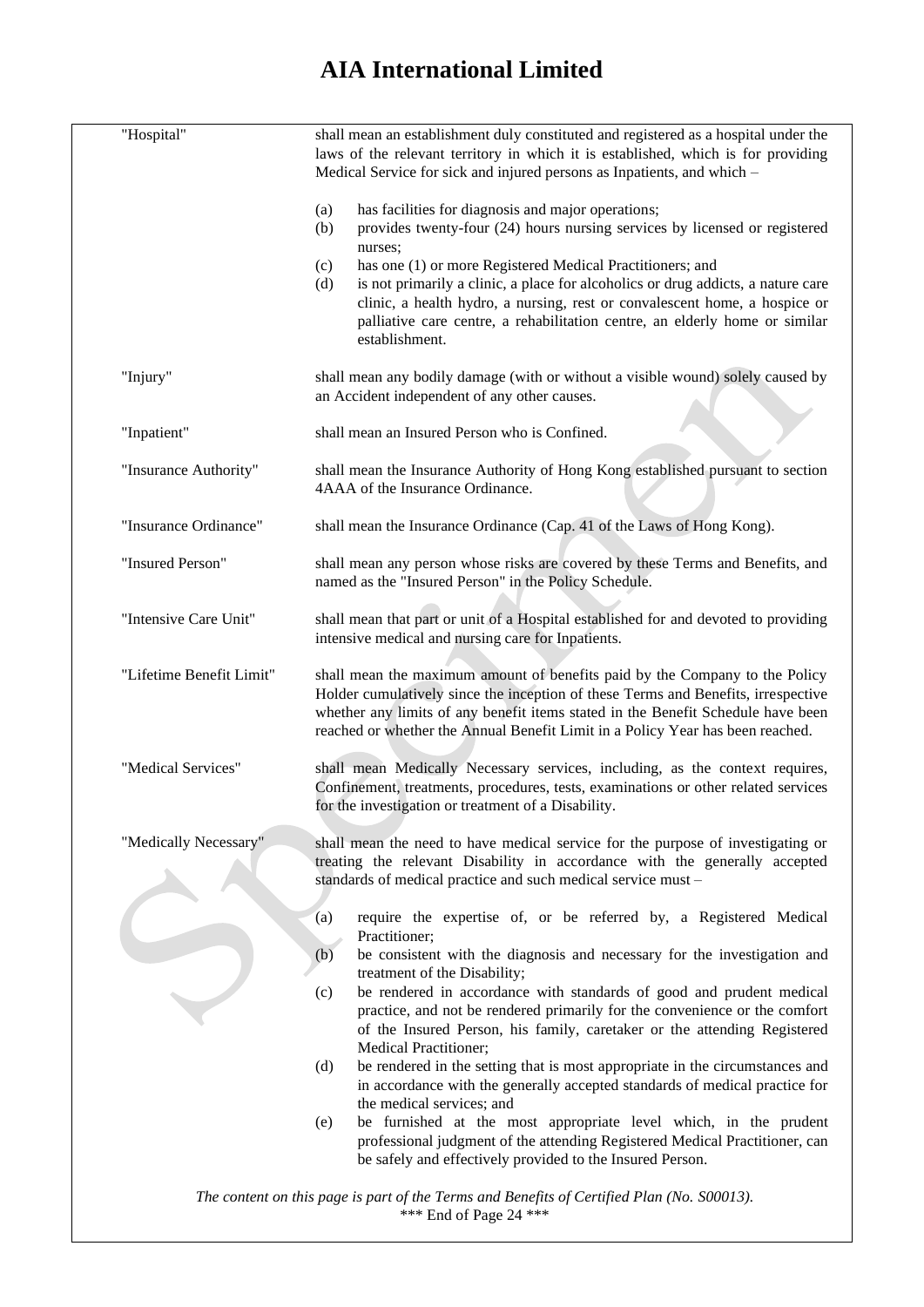|                         | For the purpose of these Terms and Benefits, without prejudice to the generality<br>of the foregoing, circumstances where a Confinement is considered Medically                                                                                                                                                                                                                                                                                                                                                                                                                                                    |
|-------------------------|--------------------------------------------------------------------------------------------------------------------------------------------------------------------------------------------------------------------------------------------------------------------------------------------------------------------------------------------------------------------------------------------------------------------------------------------------------------------------------------------------------------------------------------------------------------------------------------------------------------------|
|                         | Necessary include, but not limited to -<br>the Insured Person is having an Emergency that requires urgent treatment<br>(i)                                                                                                                                                                                                                                                                                                                                                                                                                                                                                         |
|                         | in Hospital;<br>(ii)<br>surgical procedures are performed under general anaesthesia;<br>equipment for surgical procedure is available in Hospital and procedure<br>(iii)<br>cannot be done on a Day Patient basis;<br>there is significantly severe co-morbidity of the Insured Person;<br>(iv)<br>taking into account the individual circumstances of the Insured Person, the<br>(v)<br>attending Registered Medical Practitioner has exercised his prudent<br>professional judgment and is of the view that for the safety of the Insured                                                                        |
|                         | Person, the medical service should be conducted in Hospital;<br>in the prudent professional judgment of the attending Registered Medical<br>(vi)<br>Practitioner, the length of Confinement of the Insured Person is appropriate<br>for the medical service concerned; and/or                                                                                                                                                                                                                                                                                                                                      |
|                         | in the case of diagnostic procedures or allied health services prescribed by<br>(vii)<br>a Registered Medical Practitioner, such Registered Medical Practitioner<br>has exercised his prudent professional judgment and is of the view that for<br>the safety of the Insured Person, such procedures or services should be<br>conducted in Hospital.                                                                                                                                                                                                                                                               |
|                         | For the purpose of exercising his prudent professional judgment in (v) to (vii)<br>above, the attending Registered Medical Practitioner shall have regard to whether<br>the Confinement -                                                                                                                                                                                                                                                                                                                                                                                                                          |
|                         | is in accordance with standards of good and prudent medical practice in the<br>(aa)<br>locality for the medical service rendered, and, in the prudent professional<br>judgment of the attending Registered Medical Practitioner, not rendered<br>primarily for the convenience or the comfort of the Insured Person, his<br>family, caretaker or the attending Registered Medical Practitioner; and<br>is in the setting that is most appropriate in the circumstances and in<br>(bb)<br>accordance with the generally accepted standards of medical practice in the<br>locality for the medical service rendered. |
| "Minor"                 | shall mean a person below the Age of eighteen (18) years.                                                                                                                                                                                                                                                                                                                                                                                                                                                                                                                                                          |
| "Policy"                | shall mean this policy underwritten and issued by the Company, which is the<br>contract between the Policy Holder(s) and the Company in respect of this<br>Certified Plan including but not limited to these Terms and Conditions, Benefit<br>Schedule, Application, declarations, Policy Schedule and any Supplement(s)<br>attached to this policy, if applicable. Where this Policy contains additional terms<br>and benefits other than those of this Certified Plan, the meaning of Policy shall<br>also cover such additional terms and benefits.                                                             |
| "Policy Effective Date" | shall mean the commencement date of these Terms and Benefits which is<br>specified as "Policy Effective Date" in the Policy Schedule.                                                                                                                                                                                                                                                                                                                                                                                                                                                                              |
| "Policy Holder"         | shall mean the person who is a legal holder of this Policy and is named as the<br>"Policy Holder" in the Policy Schedule.                                                                                                                                                                                                                                                                                                                                                                                                                                                                                          |
| "Policy Issuance Date"  | shall mean the date of first issuance of these Terms and Benefits.                                                                                                                                                                                                                                                                                                                                                                                                                                                                                                                                                 |
| "Policy Schedule"       | shall mean a schedule attached to these Terms and Benefits, which sets out,<br>among others, the Policy Effective Date, Renewal Date, the name and the relevant<br>particulars of the Policy Holder and the Insured Person, the eligible benefits,<br>premium and other relevant details in respect of these Terms and Benefits.                                                                                                                                                                                                                                                                                   |
|                         | The content on this page is part of the Terms and Benefits of Certified Plan (No. S00013).<br>*** End of Page 25 ***                                                                                                                                                                                                                                                                                                                                                                                                                                                                                               |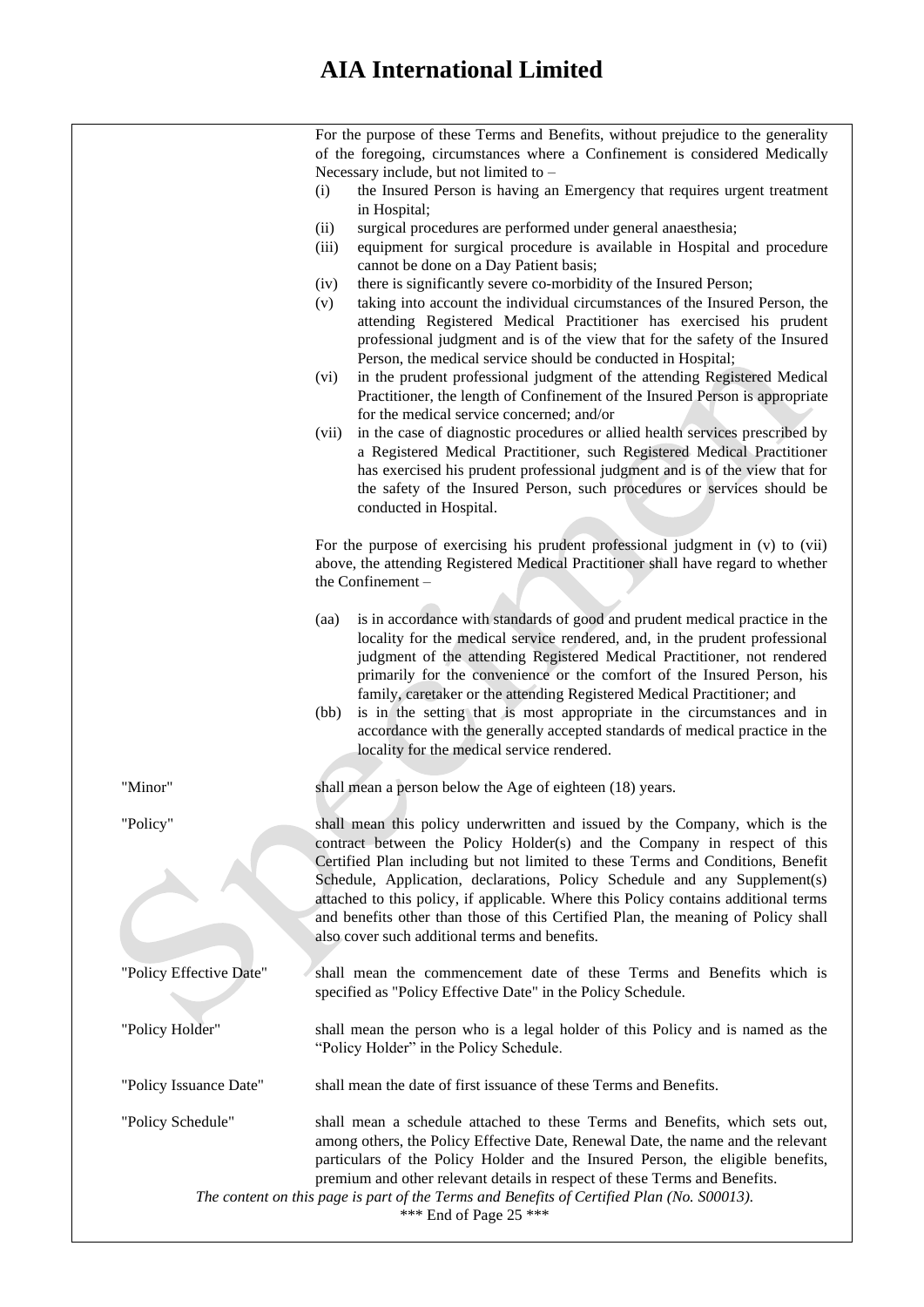| "Policy Year"                                         | shall mean the period of time these Terms and Benefits are in force. The first<br>Policy Year shall be the period from the Policy Effective Date to the day<br>immediately preceding the first Renewal Date as specified in the Policy Schedule<br>(both days inclusive) within one (1) year period; and each subsequent Policy Year<br>shall be the one (1) year period from each Renewal Date.                                                                                                                                                                                        |
|-------------------------------------------------------|-----------------------------------------------------------------------------------------------------------------------------------------------------------------------------------------------------------------------------------------------------------------------------------------------------------------------------------------------------------------------------------------------------------------------------------------------------------------------------------------------------------------------------------------------------------------------------------------|
| "Portfolio"                                           | shall mean all policies of the same terms and conditions and the benefit schedule<br>as certified by the Government as a Certified Plan under VHIS.                                                                                                                                                                                                                                                                                                                                                                                                                                     |
| "Pre-existing Condition(s)"                           | shall mean, in respect of the Insured Person, any Sickness, Disease, Injury,<br>physical, mental or medical condition or physiological degradation, including<br>Congenital Condition, that has existed prior to the Policy Issuance Date or the<br>Policy Effective Date, whichever is the earlier. An ordinary prudent person shall<br>be reasonably aware of a Pre-existing Condition, where -<br>it has been diagnosed;<br>(a)<br>(b)<br>it has manifested clear and distinct signs or symptoms; or<br>medical advice or treatment has been sought, recommended or received.<br>(c) |
| "Premium Loading"                                     | shall mean the additional premium on top of the Standard Premium charged by<br>the Company to the Policy Holder according to the additional risk assessed for the<br><b>Insured Person.</b>                                                                                                                                                                                                                                                                                                                                                                                             |
| "Prescribed Diagnostic<br>Imaging Tests"              | shall mean computed tomography ("CT" scan), magnetic resonance imaging<br>("MRI" scan), positron emission tomography ("PET" scan), PET-CT combined<br>and PET-MRI combined.                                                                                                                                                                                                                                                                                                                                                                                                             |
| "Prescribed Non-surgical<br><b>Cancer Treatments"</b> | shall mean chemotherapy, radiotherapy, targeted therapy, immunotherapy and<br>hormonal therapy for cancer treatment.                                                                                                                                                                                                                                                                                                                                                                                                                                                                    |
| "Reasonable and<br>Customary"                         | shall mean, in relation to a charge for Medical Service, such level which does not<br>exceed the general range of charges being charged by the relevant service<br>providers in the locality where the charge is incurred for similar treatment,<br>services or supplies to individuals with similar conditions, e.g. of the same sex<br>and similar Age, for a similar Disability, as reasonably determined by the<br>Company in utmost good faith. The Reasonable and Customary charges shall not<br>in any event exceed the actual charges incurred.                                 |
|                                                       | In determining whether a charge is Reasonable and Customary, the Company<br>shall make reference to the followings (if applicable) -                                                                                                                                                                                                                                                                                                                                                                                                                                                    |
|                                                       | treatment or service fee statistics and surveys in the insurance or medical<br>(a)<br>industry;<br>internal or industry claim statistics;<br>(b)<br>(c)<br>gazette published by the Government; and/or<br>other pertinent source of reference in the locality where the treatments,<br>(d)<br>services or supplies are provided.                                                                                                                                                                                                                                                        |
| "Registered Medical<br>Practitioner", "Specialist",   | shall mean a medical practitioner of western medicine,                                                                                                                                                                                                                                                                                                                                                                                                                                                                                                                                  |
| "Surgeon" and<br>"Anaesthetist"                       | who is duly qualified and is registered with the Medical Council of Hong<br>(a)<br>Kong pursuant to the Medical Registration Ordinance (Cap. 161 of the<br>Laws of Hong Kong) or a body of equivalent standing in jurisdictions<br>outside Hong Kong (as reasonably determined by the Company in utmost<br>good faith); and                                                                                                                                                                                                                                                             |
|                                                       | legally authorised for rendering relevant Medical Service in Hong Kong or<br>(b)<br>the relevant jurisdiction outside Hong Kong where the Medical Service is<br>provided to the Insured Person,                                                                                                                                                                                                                                                                                                                                                                                         |
|                                                       | The content on this page is part of the Terms and Benefits of Certified Plan (No. S00013).<br>*** End of Page 26 ***                                                                                                                                                                                                                                                                                                                                                                                                                                                                    |